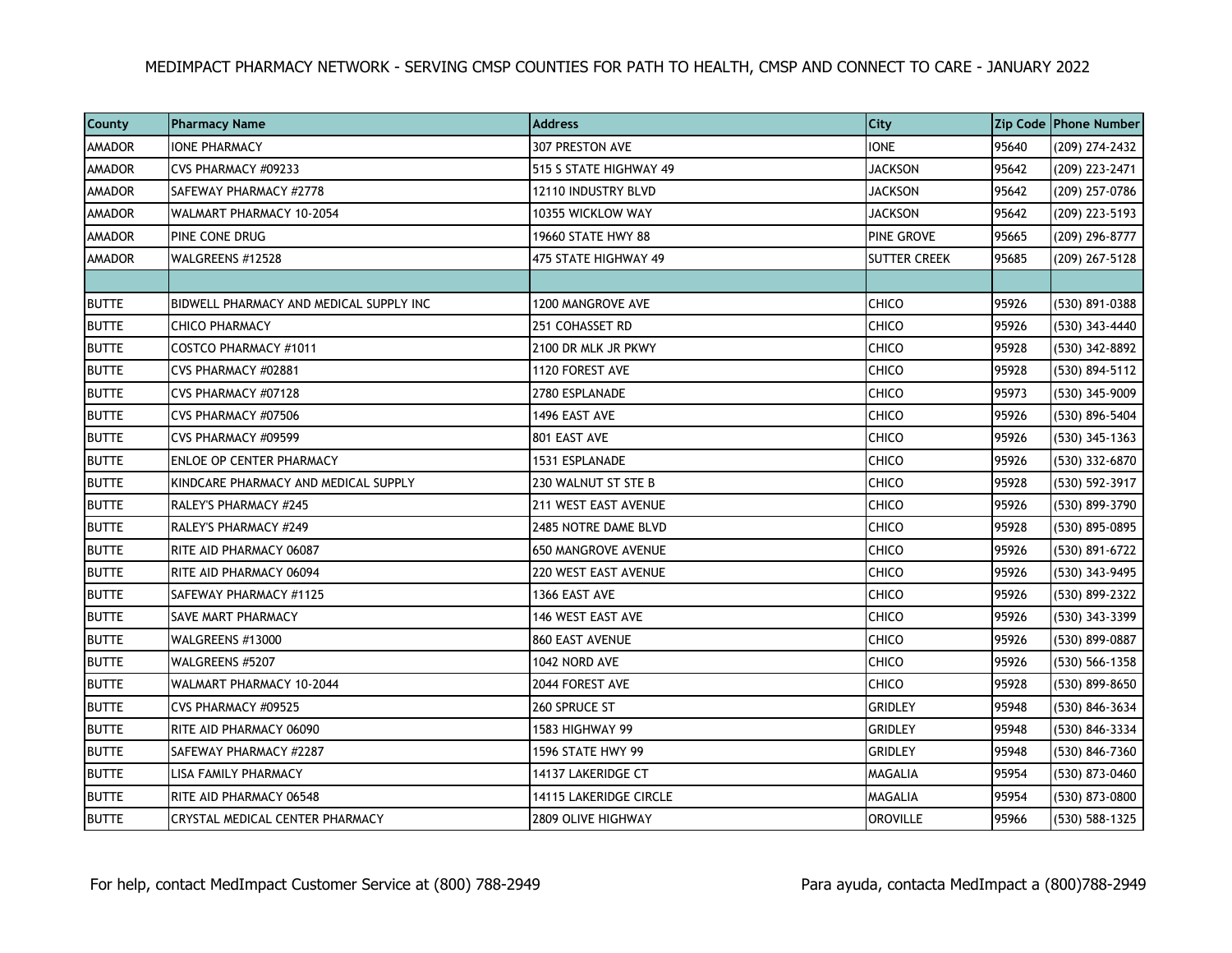| <b>BUTTE</b>     | CVS PHARMACY #09158                     | 850 OROVILLE DAM BLVD        | <b>OROVILLE</b>       | 95965 | (530) 534-1554   |
|------------------|-----------------------------------------|------------------------------|-----------------------|-------|------------------|
| <b>BUTTE</b>     | FEATHER RIVER TRIBAL HEALTH             | 2145 5TH AVE                 | <b>OROVILLE</b>       | 95965 | (530) 534-5394   |
| <b>BUTTE</b>     | MADISON HOME PHARMACY                   | 2800 LINCOLN BLVD, SUITE B   | <b>OROVILLE</b>       | 95966 | (530) 282-4146   |
| <b>BUTTE</b>     | RALEY'S PHARMACY #236                   | 2325 MYERS STREET            | <b>OROVILLE</b>       | 95966 | (530) 533-6876   |
| <b>BUTTE</b>     | RITE AID PHARMACY 06091                 | 2700 ORO DAM BOULEVARD EAST  | <b>OROVILLE</b>       | 95965 | (530) 533-8083   |
| <b>BUTTE</b>     | WALGREENS #6141                         | 2703 ORO DAM BLVD E          | <b>OROVILLE</b>       | 95966 | (530) 534-1283   |
| <b>BUTTE</b>     | WALMART PHARMACY 10-1575                | 465 CAL OAK RD               | <b>OROVILLE</b>       | 95965 | (530) 534-1495   |
| <b>BUTTE</b>     | ADVENTIST HEALTH FEATHER RIVER PHARMACY | 5125 SKYWAY SUITE F          | <b>PARADISE</b>       | 95969 | (530) 876-2525   |
| <b>BUTTE</b>     | CVS PHARMACY #09930                     | 6800 SKYWAY BLVD             | <b>PARADISE</b>       | 95969 | (530) 876-0186   |
| <b>BUTTE</b>     | RITE AID PHARMACY 06092                 | <b>6007CLARK ROAD</b>        | <b>PARADISE</b>       | 95969 | (530) 872-2700   |
| <b>BUTTE</b>     | SAFEWAY PHARMACY #0302                  | 6020 CLARK RD                | <b>PARADISE</b>       | 95969 | (530) 877-7001   |
| <b>BUTTE</b>     | WALGREENS #3877                         | 7576 SKYWAY                  | <b>PARADISE</b>       | 95969 | (530) 876-8222   |
|                  |                                         |                              |                       |       |                  |
| <b>CALAVERAS</b> | CVS PHARMACY #09539                     | 41 NORTH MAIN ST             | ANGELS CAMP           | 95222 | (209) 736-1840   |
| <b>CALAVERAS</b> | RITE AID PHARMACY 05999                 | <b>230 SOUTH MAIN STREET</b> | ANGELS CAMP           | 95221 | (209) 736-4623   |
| <b>CALAVERAS</b> | MEADOWMONT PHARMACY                     | 2182 HWY 4                   | ARNOLD                | 95223 | (209) 795-1155   |
| <b>CALAVERAS</b> | <b>KELLY'S DRUG STORE</b>               | <b>64 E SAINT CHARLES ST</b> | <b>SAN ANDREAS</b>    | 95249 | (209) 754-3595   |
| <b>CALAVERAS</b> | <b>SAN ANDREAS PHARMACY</b>             | 45 E SAINT CHARLES ST STE C  | <b>SAN ANDREAS</b>    | 95249 | (209) 754-7110   |
| <b>CALAVERAS</b> | CVS PHARMACY #09390                     | 200 E.HIGHWAY 12 BLD D       | <b>VALLEY SPRINGS</b> | 95252 | (209) 772-9681   |
| <b>CALAVERAS</b> | FOOTHILLS DRUG STORE                    | 1906 VISTA DEL LAGO DR STE G | <b>VALLEY SPRINGS</b> | 95252 | (209) 920-3299   |
|                  |                                         |                              |                       |       |                  |
| <b>COLUSA</b>    | DAVISON DRUG AND STATIONERY             | 640 MARKET ST                | COLUSA                | 95932 | (530) 458-2188   |
| <b>COLUSA</b>    | RITE AID PHARMACY 06088                 | 1021 BRIDGE STREET           | COLUSA                | 95932 | (530) 458-2494   |
| <b>COLUSA</b>    | FOUCH AND SON PHARMACY                  | 692 E STREET                 | <b>WILLIAMS</b>       | 95987 | (530) 473-5350   |
|                  |                                         |                              |                       |       |                  |
| <b>DEL NORTE</b> | CVS PHARMACY #10478                     | 657 US HIGHWAY 101 N         | <b>CRESCENT CITY</b>  | 95531 | (707) 464-5429   |
| <b>DEL NORTE</b> | RITE AID PHARMACY 06040                 | 575 M STREET                 | CRESCENT CITY         | 95531 | (707) 465-3981   |
| <b>DEL NORTE</b> | SAFEWAY PHARMACY #0954                  | 475 M ST                     | <b>CRESCENT CITY</b>  | 95531 | $(707)$ 465-3663 |
| <b>DEL NORTE</b> | WALGREENS #11754                        | 787 L ST                     | <b>CRESCENT CITY</b>  | 95531 | (707) 464-3857   |
| DEL NORTE        | WALMART PHARMACY 10-1910                | 900 E WASHINGTON BLVD        | CRESCENT CITY         | 95531 | (707) 464-1452   |
|                  |                                         |                              |                       |       |                  |
| <b>EL DORADO</b> | ICVS PHARMACY #03009                    | 3500 PALMER DR               | <b>CAMERON PARK</b>   | 95682 | (530) 676-0171   |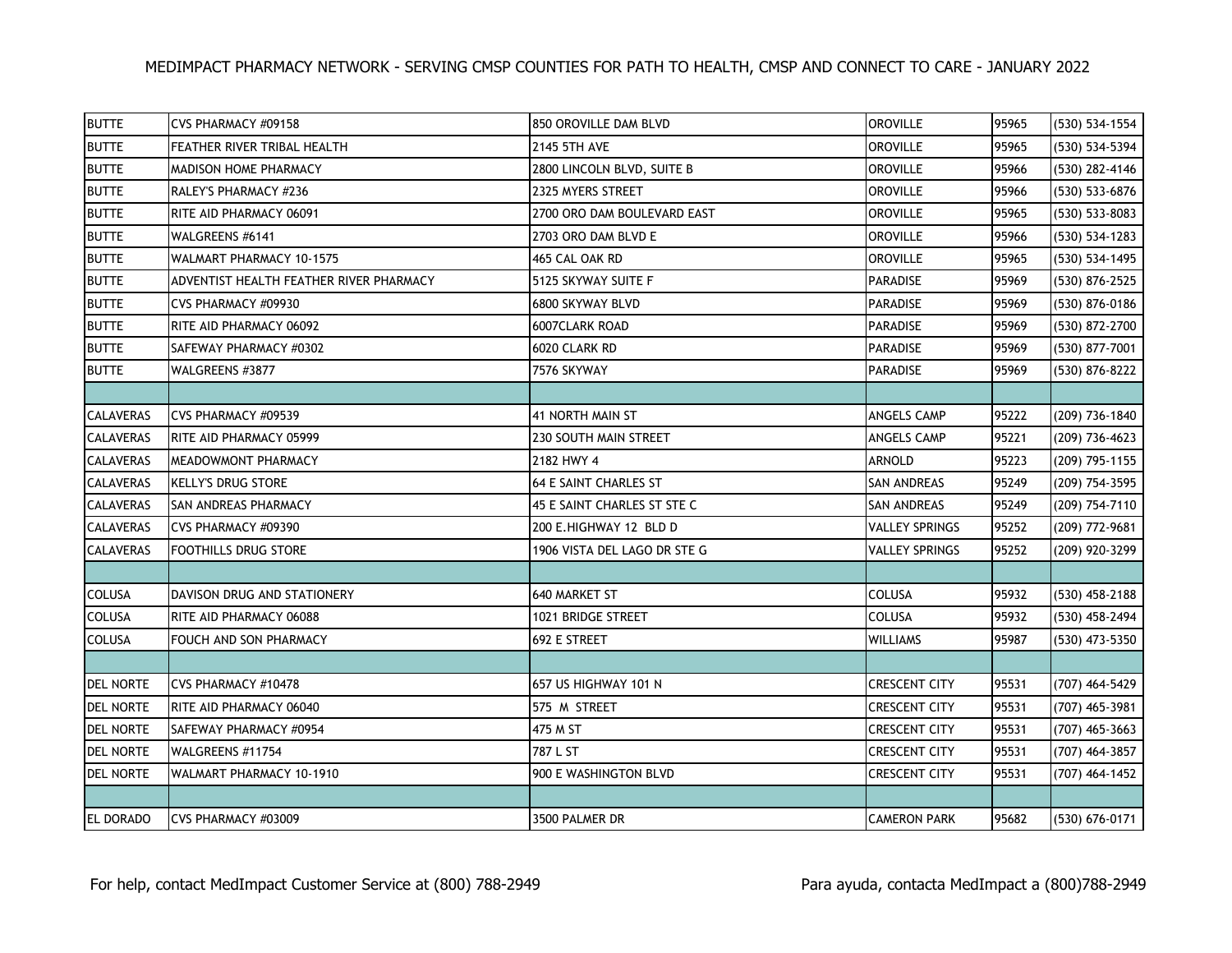| <b>EL DORADO</b> | ICVS PHARMACY #06793                   | 3020 GREEN VALLEY RD STE B     | <b>CAMERON PARK</b> | 95682 | (530) 676-6352     |
|------------------|----------------------------------------|--------------------------------|---------------------|-------|--------------------|
| <b>EL DORADO</b> | EL DORADO COMMUNITY PHARMACY           | 3104 PONTE MORINO DR STE 100   | <b>CAMERON PARK</b> | 95682 | (530) 556-2007     |
| <b>EL DORADO</b> | RITE AID PHARMACY 06526                | 3101 GREEN VALLEY ROAD         | <b>CAMERON PARK</b> | 95682 | (530) 672-8908     |
| <b>EL DORADO</b> | SAFEWAY PHARMACY #1618                 | 3380 COACH LN                  | <b>CAMERON PARK</b> | 95682 | (530) 676-6938     |
| <b>EL DORADO</b> | WALGREENS #10599                       | 4014 PLAZA GOLDORADO CIR       | <b>CAMERON PARK</b> | 95682 | (530) 676-2095     |
| <b>EL DORADO</b> | CVS PHARMACY #03909                    | 4330 LATROBE RD                | EL DORADO HILLS     | 95762 | (916) 934-0133     |
| <b>EL DORADO</b> | CVS PHARMACY #17344                    | 4400 TOWN CENTER BLVD          | EL DORADO HILLS     | 95762 | (916) 605-0185     |
| <b>EL DORADO</b> | RALEY'S PHARMACY #424                  | 3935 PARK DRIVE                | EL DORADO HILLS     | 95762 | (916) 933-0374     |
| <b>EL DORADO</b> | SAFEWAY PHARMACY #2683                 | 2207 FRANCISCO DR              | EL DORADO HILLS     | 95762 | (916) 939-9463     |
| <b>EL DORADO</b> | WALGREENS #12840                       | 8230 SARATOGA WAY              | EL DORADO HILLS     | 95762 | (916) 939-6439     |
| <b>EL DORADO</b> | CVS PHARMACY #09184                    | 3964A MISSOURI FLAT RD         | PLACERVILLE         | 95667 | (530) 626-8642     |
| <b>EL DORADO</b> | CVS PHARMACY #17787                    | 3968 MISSOURI FLAT RD          | PLACERVILLE         | 95667 | (401) 765-1500     |
| <b>EL DORADO</b> | RALEY'S PHARMACY #422                  | 166 PLACERVILLE DRIVE          | PLACERVILLE         | 95667 | $(530) 622 - 6630$ |
| <b>EL DORADO</b> | RITE AID PHARMACY 06057                | 1220 BROADWAY STREET           | PLACERVILLE         | 95667 | (530) 626-5501     |
| <b>EL DORADO</b> | RITE AID PHARMACY 06058                | 31 FAIR LANE                   | PLACERVILLE         | 95667 | (530) 626-0801     |
| <b>EL DORADO</b> | <b>ROBINSONS PHARMACY</b>              | 359 MAIN ST                    | PLACERVILLE         | 95667 | (530) 622-3186     |
| <b>EL DORADO</b> | SAFEWAY PHARMACY #1724                 | 3955 MISSOURI FLAT RD          | PLACERVILLE         | 95667 | (530) 295-2977     |
| <b>EL DORADO</b> | WALGREENS #11823                       | 4420 MISSOURI FLAT RD          | PLACERVILLE         | 95667 | (530) 344-1062     |
| <b>EL DORADO</b> | WALMART PHARMACY 10-2418               | 4300 MISSOURI FLAT RD          | PLACERVILLE         | 95667 | (530) 621-3447     |
| <b>EL DORADO</b> | CVS PHARMACY #09490                    | <b>6450 PONY EXPRESS TRAIL</b> | POLLOCK PINES       | 95726 | $(530)$ 647-8013   |
| <b>EL DORADO</b> | SAFEWAY PHARMACY #1825                 | 6498 PONY EXPRESS TR           | POLLOCK PINES       | 95726 | (530) 647-7449     |
| <b>EL DORADO</b> | CVS PHARMACY #09376                    | 3471 LAKE TAHOE BLVD           | SOUTH LAKE TAHOE    | 96150 | (530) 541-9477     |
| <b>EL DORADO</b> | CVS PHARMACY #09713                    | 1043 EMERALD BAY RD            | SOUTH LAKE TAHOE    | 96150 | (530) 544-1445     |
| <b>EL DORADO</b> | RALEY'S PHARMACY #127                  | 1040 EMERALD BAY ROAD          | SOUTH LAKE TAHOE    | 96150 | (530) 541-5230     |
| <b>EL DORADO</b> | RITE AID PHARMACY 06107                | 1020 AL TAHOE BOULEVARD        | SOUTH LAKE TAHOE    | 96150 | (530) 541-2530     |
| <b>EL DORADO</b> | SAFEWAY PHARMACY #1824                 | 1020 JOHNSON LANE              | SOUTH LAKE TAHOE    | 96150 | (530) 542-7744     |
|                  |                                        |                                |                     |       |                    |
| <b>GLENN</b>     | CVS PHARMACY #09188                    | 869 NEWVILLE RD                | ORLAND              | 95963 | (530) 865-4775     |
| GLENN            | ORLANDCARE PHARMACY AND MEDICAL SUPPLY | <b>61 E WALKER ST</b>          | ORLAND              | 95963 | $(530)$ 865-4688   |
| GLENN            | WALGREENS #13001                       | 828 NEWVILLE RD                | ORLAND              | 95963 | (530) 865-9859     |
| <b>GLENN</b>     | WALMART PHARMACY 10-2053               | 470 N AIRPORT RD               | <b>WILLOWS</b>      | 95988 | (530) 934-2042     |
| GLENN            | <b>WILLOWS PHARMACY</b>                | 226 N BUTTE ST                 | <b>WILLOWS</b>      | 95988 | (530) 934-7744     |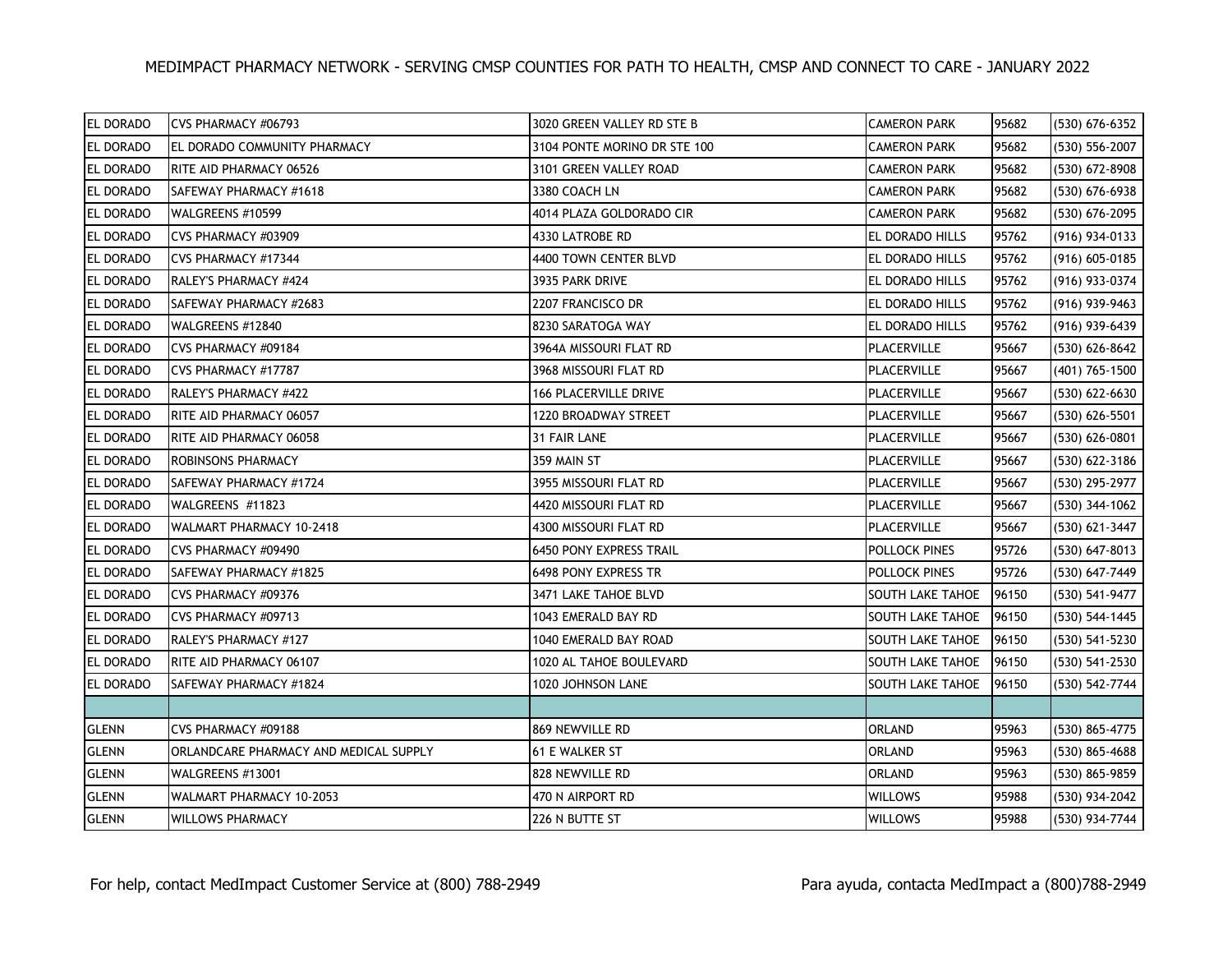| <b>HUMBOLDT</b> | BARNES ARCATA FAMILY DRUG              | 1080 G STREET               | <b>ARCATA</b>        | 95521 | (707) 822-1717 |
|-----------------|----------------------------------------|-----------------------------|----------------------|-------|----------------|
| <b>HUMBOLDT</b> | CVS PHARMACY #09482                    | 600 F ST                    | <b>ARCATA</b>        | 95521 | (707) 822-2479 |
| <b>HUMBOLDT</b> | <b>CLONEY'S PRESCRIPTION PHARMACY</b>  | 2515 HARRISON AVE           | <b>EUREKA</b>        | 95501 | (707) 443-7086 |
| <b>HUMBOLDT</b> | <b>CLONEY'S RED CROSS PHARMACY</b>     | 525 5TH ST                  | <b>EUREKA</b>        | 95501 | (707) 443-8451 |
| <b>HUMBOLDT</b> | <b>COSTCO PHARMACY #125</b>            | 1006 W WABASH AVE           | <b>EUREKA</b>        | 95501 | (707) 441-0920 |
| <b>HUMBOLDT</b> | CVS PHARMACY #03939                    | 800 W HARRIS ST             | <b>EUREKA</b>        | 95503 | (707) 443-8311 |
| <b>HUMBOLDT</b> | CVS PHARMACY #09681                    | 1105 MYRTLE AVE             | <b>EUREKA</b>        | 95501 | (707) 443-5081 |
| <b>HUMBOLDT</b> | CVS PHARMACY #16759                    | 2525 4TH ST                 | <b>EUREKA</b>        | 95501 | (707) 442-0549 |
| <b>HUMBOLDT</b> | LIMAS PROFESSIONAL PHARMACY            | 2097 HARRISON AVE           | <b>EUREKA</b>        | 95501 | (707) 441-8500 |
| <b>HUMBOLDT</b> | <b>RITE AID PHARMACY 06036</b>         | <b>411 HARRIS STREET</b>    | <b>EUREKA</b>        | 95503 | (707) 443-8039 |
| <b>HUMBOLDT</b> | SAFEWAY PHARMACY #2908                 | <b>2555 HARRIS STREET</b>   | <b>EUREKA</b>        | 95503 | (707) 269-0114 |
| <b>HUMBOLDT</b> | WALGREENS #4681                        | 1424 BROADWAY ST            | <b>EUREKA</b>        | 95501 | (707) 441-1900 |
| <b>HUMBOLDT</b> | WALGREENS #5863                        | 2525 HARRIS STREET          | <b>EUREKA</b>        | 95503 | (707) 444-0521 |
| <b>HUMBOLDT</b> | WALMART PHARMACY 10-5629               | 3300 BROADWAY STE D         | <b>EUREKA</b>        | 95501 | (707) 832-5274 |
| <b>HUMBOLDT</b> | <b>GREENS FORTUNA PHARMACY</b>         | 1058 MAIN ST                | <b>FORTUNA</b>       | 95540 | (707) 725-4431 |
| <b>HUMBOLDT</b> | RITE AID PHARMACY 06041                | 725 SOUTH FORTUNA BOULEVARD | <b>FORTUNA</b>       | 95540 | (707) 725-9314 |
| <b>HUMBOLDT</b> | WALGREENS #9703                        | 1065 S FORTUNA BLVD         | <b>FORTUNA</b>       | 95540 | (707) 726-0377 |
| <b>HUMBOLDT</b> | <b>GARBERVILLE PHARMACY</b>            | 286 SPROWEL CREEK RD        | <b>GARBERVILLE</b>   | 95542 | (707) 921-7078 |
| <b>HUMBOLDT</b> | <b>KEITHS PHARMACY LLC</b>             | 875 REDWOOD DR              | <b>GARBERVILLE</b>   | 95542 | (707) 923-2461 |
| <b>HUMBOLDT</b> | KIMAW MEDICAL CENTER PHARMACY          | 535 AIRPORT RD, SUITE 104   | <b>HOOPA</b>         | 95546 | (530) 625-4114 |
| <b>HUMBOLDT</b> | <b>CLONEY'S MCKINLEYVILLE PHARMACY</b> | <b>1567 CITY CENTER RD</b>  | <b>MCKINLEYVILLE</b> | 95519 | (707) 840-9923 |
| <b>HUMBOLDT</b> | <b>CVS PHARMACY #10513</b>             | 1720 CENTRAL AVE            | <b>MCKINLEYVILLE</b> | 95519 | (707) 839-5621 |
| <b>HUMBOLDT</b> | <b>RITE AID PHARMACY 06037</b>         | 1500 ANNA SPARKS WAY        | <b>MCKINLEYVILLE</b> | 95519 | (707) 839-0140 |
| <b>HUMBOLDT</b> | PALCO PHARMACY                         | 113 MAIN ST STE D           | <b>SCOTIA</b>        | 95565 | (707) 764-3591 |
| <b>HUMBOLDT</b> | <b>WILLOW CREEK PHARMACY</b>           | 39050 HWY 299               | <b>WILLOW CREEK</b>  | 95573 | (530) 629-3144 |
|                 |                                        |                             |                      |       |                |
| <b>IMPERIAL</b> | AMERI MEX PHARMACY                     | 196 W LEGION RD # A         | <b>BRAWLEY</b>       | 92227 | (760) 344-2400 |
| <b>IMPERIAL</b> | <b>CLINICA PHARMACY</b>                | 900 MAIN ST                 | <b>BRAWLEY</b>       | 92227 | (760) 412-4959 |
| <b>IMPERIAL</b> | RITE AID PHARMACY 05674                | <b>405 WEST MAIN STREET</b> | <b>BRAWLEY</b>       | 92227 | (760) 344-5732 |
| <b>IMPERIAL</b> | VALLEY MEDICAL PHARMACY                | 630 MAIN ST                 | <b>BRAWLEY</b>       | 92227 | (760) 344-6303 |
| <b>IMPERIAL</b> | VONS PHARMACY #1767                    | 475 W MAIN ST               | <b>BRAWLEY</b>       | 92227 | (760) 351-3007 |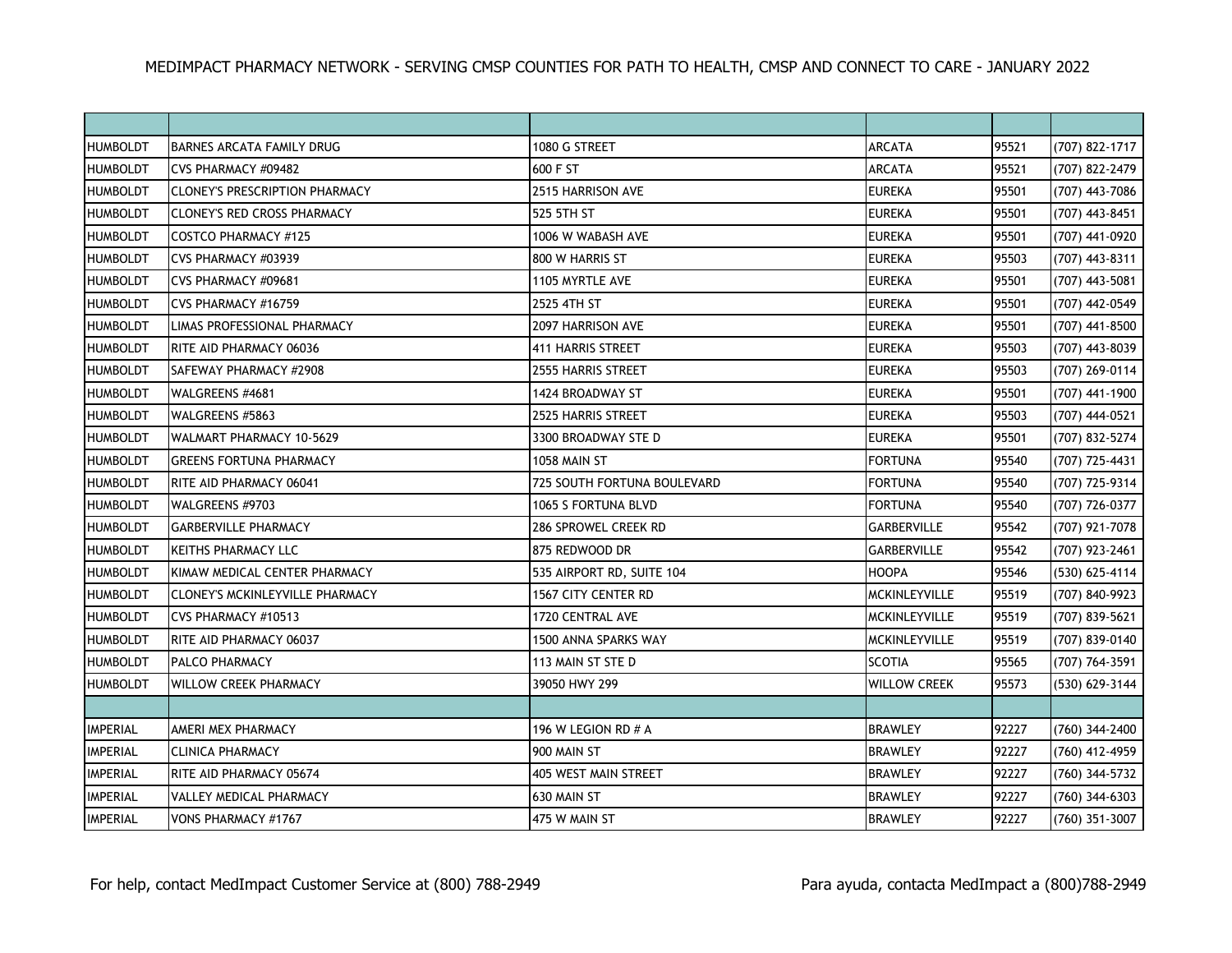| <b>IMPERIAL</b> | WALMART PHARMACY 10-5335    | 250 WILDCAT DR            | <b>BRAWLEY</b>   | 92227 | $(760)$ 351-1650 |
|-----------------|-----------------------------|---------------------------|------------------|-------|------------------|
| <b>IMPERIAL</b> | WHITE CROSS PHARMACY        | 602 MAIN ST               | <b>BRAWLEY</b>   | 92227 | (760) 344-3131   |
| <b>IMPERIAL</b> | <b>CVS PHARMACY #11141</b>  | 420 E 2ND ST              | <b>CALEXICO</b>  | 92231 | (760) 357-1200   |
| <b>IMPERIAL</b> | FARMACIA DEL PUEBLO         | 801 E BIRCH ST STE #4     | CALEXICO         | 92231 | (760) 768-6000   |
| <b>IMPERIAL</b> | <b>HOPE PHARMACY</b>        | 420 HEFFERNAN AVE STE A   | CALEXICO         | 92231 | (760) 357-9500   |
| <b>IMPERIAL</b> | RITE AID PHARMACY 06515     | 211 WEST BIRCH STREET     | CALEXICO         | 92231 | (760) 768-3169   |
| <b>IMPERIAL</b> | WALMART PHARMACY 10-1859    | 2540 ROCKWOOD AVE         | CALEXICO         | 92231 | (760) 768-5011   |
| <b>IMPERIAL</b> | <b>COSTCO PHARMACY #121</b> | 2030 N IMPERIAL AVE       | <b>EL CENTRO</b> | 92243 | (760) 353-8592   |
| <b>IMPERIAL</b> | CVS PHARMACY #10931         | 1745 S IMPERIAL AVE       | EL CENTRO        | 92243 | $(760)$ 353-5130 |
| <b>IMPERIAL</b> | CVS PHARMACY #16937         | 2295 N IMPERIAL AVE       | EL CENTRO        | 92243 | (760) 482-5407   |
| <b>IMPERIAL</b> | <b>EL CENTRO PHARMACY</b>   | 325 WAKE AVE              | EL CENTRO        | 92243 | (760) 592-4542   |
| <b>IMPERIAL</b> | <b>FARMACIA DEL PUEBLO</b>  | 1692 S 4TH ST             | <b>EL CENTRO</b> | 92243 | (760) 353-9000   |
| <b>IMPERIAL</b> | PREFERRED PHARMACY          | 1601 N IMPERIAL AVE STE B | EL CENTRO        | 92243 | (760) 592-4650   |
| <b>IMPERIAL</b> | RITE AID PHARMACY 05680     | 1501 WEST MAIN STREET     | <b>EL CENTRO</b> | 92243 | (760) 352-5731   |
| <b>IMPERIAL</b> | VONS PHARMACY #2406         | 750 N IMPERIAL AVE        | EL CENTRO        | 92243 | (760) 353-2720   |
| <b>IMPERIAL</b> | WALGREENS #6856             | 100 N IMPERIAL AVE        | EL CENTRO        | 92243 | (760) 335-4904   |
| <b>IMPERIAL</b> | WALMART PHARMACY 10-1555    | 2150 N WATERMAN AVE       | <b>EL CENTRO</b> | 92243 | (760) 337-1603   |
| <b>IMPERIAL</b> | <b>PARKERS PHARMACY</b>     | 102 W 5TH ST              | <b>HOLTVILLE</b> | 92250 | (760) 356-2826   |
|                 |                             |                           |                  |       |                  |
| <b>INYO</b>     | DWAYNES FRIENDLY PHARMACY   | 644 W LINE ST             | <b>BISHOP</b>    | 93514 | (760) 872-2522   |
| <b>INYO</b>     | RITE AID PHARMACY 05839     | 1375 ROCKING WEST DRIVE   | <b>BISHOP</b>    | 93514 | (760) 873-7883   |
| <b>INYO</b>     | VONS PHARMACY #1753         | 1190 N MAIN ST            | <b>BISHOP</b>    | 93514 | (760) 872-8114   |
|                 |                             |                           |                  |       |                  |
| <b>KINGS</b>    | R & M DRUG                  | 1115 WHITLEY AVE          | <b>CORCORAN</b>  | 93212 | (559) 992-2138   |
| <b>KINGS</b>    | RITE AID PHARMACY 06395     | 1500 WHITLEY AVENUE       | CORCORAN         | 93212 | (559) 992-8020   |
| <b>KINGS</b>    | CVS PHARMACY #09828         | 574 W LACEY BLVD          | <b>HANFORD</b>   | 93230 | (559) 582-2875   |
| <b>KINGS</b>    | CVS PHARMACY #09893         | 2539 N 11TH AVE           | <b>HANFORD</b>   | 93230 | (559) 585-3960   |
| <b>KINGS</b>    | CVS PHARMACY #17025         | 140 N 12TH AVE            | <b>HANFORD</b>   | 93230 | (559) 582-9386   |
| <b>KINGS</b>    | <b>EXPRESS PHARMACY #10</b> | 365 CAMPUS DR             | <b>HANFORD</b>   | 93230 | (559) 583-1480   |
| <b>KINGS</b>    | R & M DRUG                  | 323 N 11TH AVE            | <b>HANFORD</b>   | 93230 | (559) 469-0168   |
| KINGS           | RITE AID PHARMACY 05796     | 707 WEST LACEY BOULEVARD  | <b>HANFORD</b>   | 93230 | (559) 584-1896   |
| <b>KINGS</b>    | RITE AID PHARMACY 06243     | 2500 NORTH 10TH AVENUE    | <b>HANFORD</b>   | 93230 | (559) 587-9626   |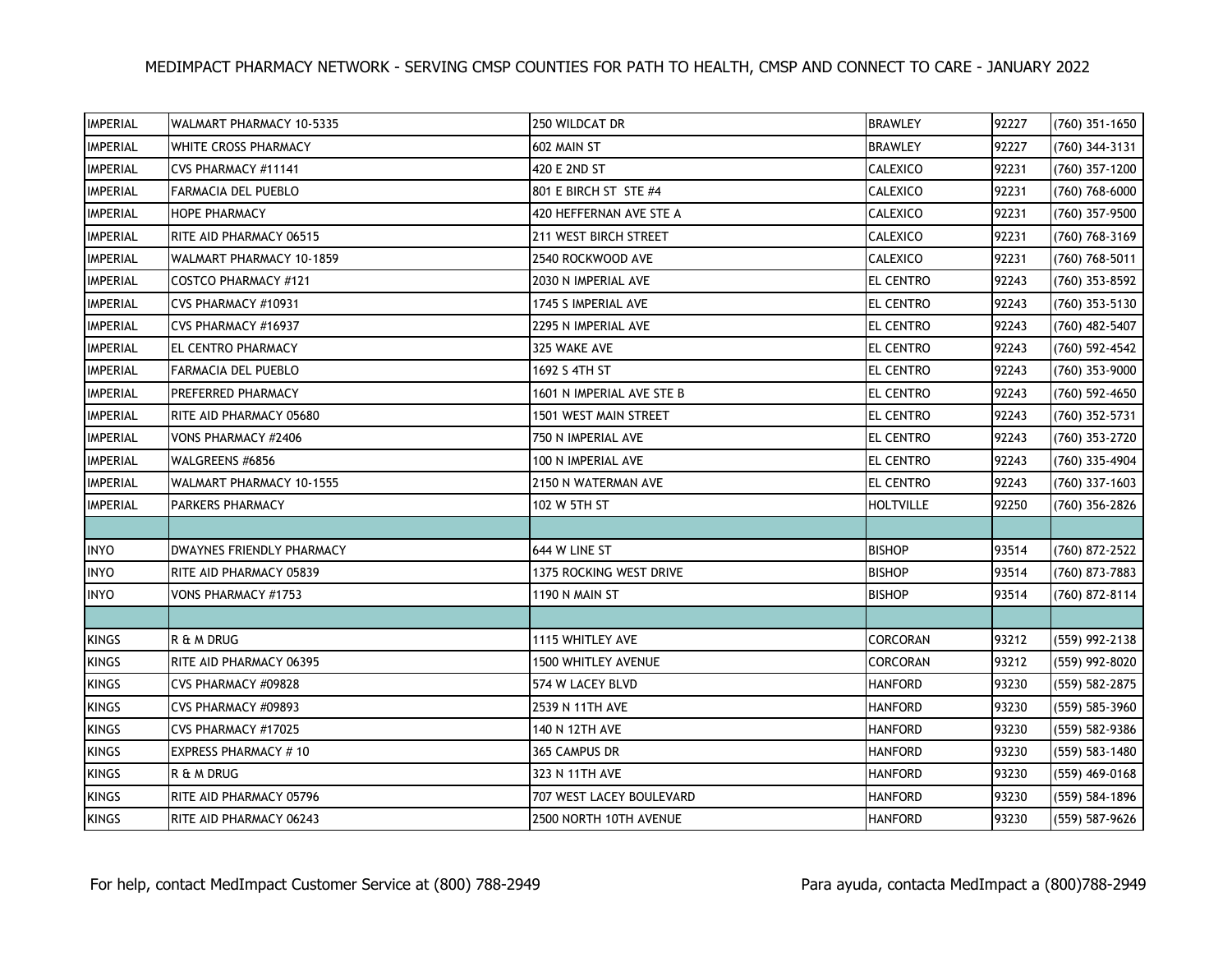| KINGS         | <b>SAVE MART PHARMACY</b>      | 715 WEST GRANGEVILLE BLVD          | <b>HANFORD</b>           | 93230 | (559) 582-1697   |
|---------------|--------------------------------|------------------------------------|--------------------------|-------|------------------|
| KINGS         | WALGREENS #5411                | 710 W GRANGEVILLE BLVD             | <b>HANFORD</b>           | 93230 | (559) 582-9438   |
| <b>KINGS</b>  | WALMART PHARMACY 10-1645       | 250 S 12TH AVE                     | <b>HANFORD</b>           | 93230 | (559) 583-6393   |
| KINGS         | KMART PHARMACY3982             | 215 WEST HANFORD ARMONA RD         | <b>LEMOORE</b>           | 93245 | (559) 924-6495   |
| <b>KINGS</b>  | RITE AID PHARMACY 06475        | 820 N LEMOORE AVENUE               | <b>LEMOORE</b>           | 93245 | (559) 925-6027   |
| <b>KINGS</b>  | SAVE MART PHARMACY             | 105 WEST HANFORD ARMONA BLVD       | <b>LEMOORE</b>           | 93245 | (559) 924-9593   |
| KINGS         | WALGREENS #11612               | 12 W HANFORD ARMONA RD             | <b>LEMOORE</b>           | 93245 | (559) 925-6510   |
|               |                                |                                    |                          |       |                  |
| LAKE          | LAKE PHARMACY                  | 15230 LAKESHORE DR                 | CLEARLAKE                | 95422 | (707) 994-3141   |
| LAKE          | <b>MORANS PHARMACY</b>         | 15175 LAKESHORE DR                 | CLEARLAKE                | 95422 | (707) 994-6440   |
| LAKE          | RITE AID PHARMACY 06026        | 15025 OLYMPIC DRIVE                | CLEARLAKE                | 95422 | (707) 994-8677   |
| LAKE          | WALMART PHARMACY 10-1979       | 15960 DAM RD                       | <b>CLEARLAKE</b>         | 95422 | (707) 994-1671   |
| LAKE          | COYOTE VALLEY PHARMACY         | 18990 COYOTE VALLEY RD STE 2       | HIDDEN VALLEY LAKE 95467 |       | (707) 227-7146   |
| LAKE          | LAKE PHARMACY                  | 18990 COYOTE VALLEY ROAD STE 2 & 3 | HIDDEN VALLEY LAKE 95467 |       | (707) 809-7700   |
| LAKE          | KELSEYVILLE PHARMACY           | 3720 MAIN ST                       | KELSEYVILLE              | 95451 | (707) 227-7146   |
| LAKE          | CVS PHARMACY #09943            | 949 11TH ST                        | LAKEPORT                 | 95453 | (707) 262-0244   |
| LAKE          | NORTH LAKE MEDICAL PHARMACY #1 | 5136 HILL RD E                     | <b>LAKEPORT</b>          | 95453 | (707) 263-6192   |
| LAKE          | NORTH LAKE MEDICAL PHARMACY #2 | 347 LAKEPORT BLVD                  | <b>LAKEPORT</b>          | 95453 | (707) 263-1328   |
| LAKE          | SAFEWAY PHARMACY #0983         | 1071 11TH ST                       | <b>LAKEPORT</b>          | 95453 | (707) 263-8779   |
| LAKE          | LUCERNE PHARMACY INC           | 6244 E HIGHWAY 20                  | LUCERNE                  | 95458 | (707) 274-6643   |
|               |                                |                                    |                          |       |                  |
| LASSEN        | LASSEN INDIAN HEALTH CENTER    | 795 JOAQUIN STREET                 | <b>SUSANVILLE</b>        | 96130 | (530) 251-5173   |
| LASSEN        | <b>OWENS PHARMACY #16</b>      | 2920 MAIN STREET, SUITE A          | SUSANVILLE               | 96130 | (530) 252-4315   |
| LASSEN        | RITE AID PHARMACY 06105        | 1615 MAIN STREET                   | SUSANVILLE               | 96130 | (530) 257-0603   |
| LASSEN        | WALGREENS #10421               | <b>2875 MAIN ST</b>                | <b>SUSANVILLE</b>        | 96130 | (530) 257-1020   |
| LASSEN        | WALMART PHARMACY 10-1616       | 2900 MAIN ST                       | SUSANVILLE               | 96130 | (530) 251-2100   |
|               |                                |                                    |                          |       |                  |
| MADERA        | RITE AID PHARMACY 05848        | <b>48 ROBERTSON BOULEVARD</b>      | CHOWCHILLA               | 93610 | (559) 665-1096   |
| <b>MADERA</b> | SAVE MART PHARMACY             | 1225 E ROBERTSON BLVD              | CHOWCHILLA               | 93610 | (559) 665-9479   |
| <b>MADERA</b> | CAMARENA PHARMACY              | 344 E 6TH ST STE 101               | <b>MADERA</b>            | 93638 | (559) 479-4580   |
| <b>MADERA</b> | CVS PHARMACY #09159            | 1109 COUNTRY CLUB DR               | <b>MADERA</b>            | 93638 | $(559)$ 673-0003 |
| <b>MADERA</b> | CVS PHARMACY #09986            | 1400 HOWARD RD                     | <b>MADERA</b>            | 93637 | (559) 661-8380   |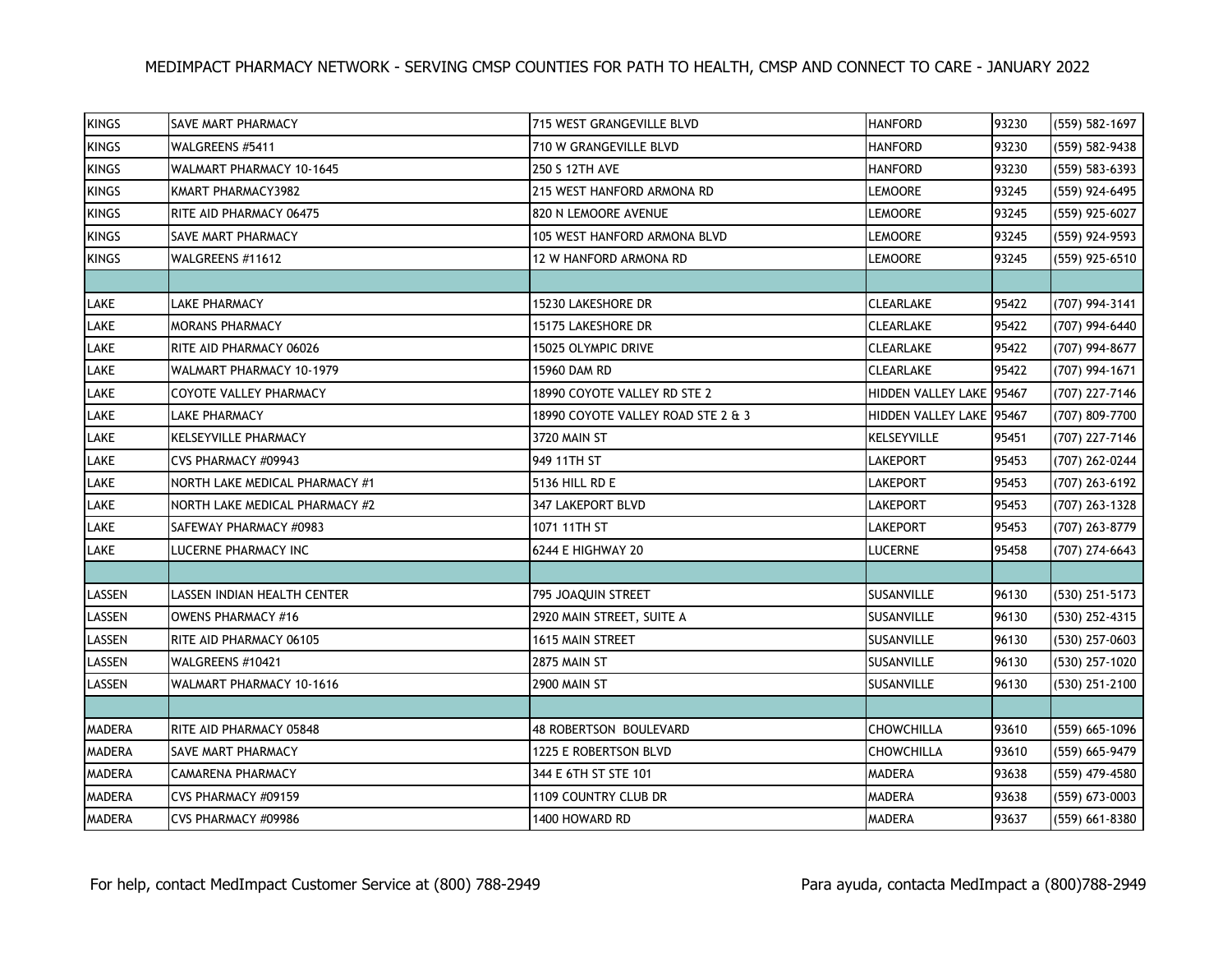| <b>MADERA</b> | MADERA MEDICAL PHARMACY           | 402 S MADERA AVE STE A            | <b>MADERA</b>             | 93637 | (559) 674-8553     |
|---------------|-----------------------------------|-----------------------------------|---------------------------|-------|--------------------|
| <b>MADERA</b> | RITE AID PHARMACY 05856           | 335 WEST OLIVE AVENUE             | <b>MADERA</b>             | 93637 | (559) 674-2182     |
| <b>MADERA</b> | SAVE MART PHARMACY                | 1504 HOWARD RD                    | <b>MADERA</b>             | 93637 | (559) 661-0871     |
| <b>MADERA</b> | WALGREENS #11242                  | 2020 W CLEVELAND AVE              | <b>MADERA</b>             | 93637 | (559) 664-9170     |
| MADERA        | WALGREENS #12761                  | 41169 GOODWIN WAY                 | <b>MADERA</b>             | 93636 | (559) 353-6300     |
| <b>MADERA</b> | WALGREENS #6453                   | 1300 W YOSEMITE AVE               | <b>MADERA</b>             | 93637 | (559) 673-8172     |
| <b>MADERA</b> | WALMART PHARMACY 10-1583          | 1977 W CLEVELAND AVE              | <b>MADERA</b>             | 93637 | (559) 675-7003     |
| <b>MADERA</b> | CVS PHARMACY #09935               | 40044 HIGHWAY 49 SUITE F          | <b>OAKHURST</b>           | 93644 | (559) 642-4227     |
| <b>MADERA</b> | RITE AID PHARMACY 06389           | 49060 ROAD 426                    | <b>OAKHURST</b>           | 93644 | (559) 683-8882     |
|               |                                   |                                   |                           |       |                    |
| <b>MARIN</b>  | RITE AID PHARMACY 05959           | 431 CORTE MADERA TOWN CENTER      | <b>CORTE MADERA</b>       | 94925 | (415) 924-4557     |
| <b>MARIN</b>  | AVITA PHARMACY 1021               | 1260 S ELISEO DR STE 201          | <b>GREENBRAE</b>          | 94904 | (415) 991-2120     |
| <b>MARIN</b>  | CVS PHARMACY #09219               | 330 BON AIR CENTER                | <b>GREENBRAE</b>          | 94904 | $(415)$ 461-9093   |
| <b>MARIN</b>  | LUCKY PHARMACY                    | 570 MAGNOLIA AVENUE               | <b>LARKSPUR</b>           | 94939 | (415) 924-6738     |
| <b>MARIN</b>  | CVS PHARMACY #09913               | 759 E BLITHEDALE AVE              | MILL VALLEY               | 94941 | (415) 389-8891     |
| <b>MARIN</b>  | RITE AID PHARMACY 05961           | 701 EAST BLITHEDALE AVE           | MILL VALLEY               | 94941 | (415) 388-2546     |
| <b>MARIN</b>  | SAFEWAY PHARMACY #2718            | 800 REDWOOD HWY FRONTAGE RD # 100 | MILL VALLEY               | 94941 | (415) 360-9020     |
| <b>MARIN</b>  | WALGREENS #4559                   | 227 SHORELINE HWY                 | <b>MILL VALLEY</b>        | 94941 | (415) 380-8402     |
| <b>MARIN</b>  | AVITA PHARMACY 1023               | 6100 REDWOOD BOULEVARD            | <b>NOVATO</b>             | 94945 | (415) 755-2579     |
| <b>MARIN</b>  | COSTCO PHARMACY #141              | 300 VINTAGE WAY                   | <b>NOVATO</b>             | 94945 | (415) 899-1337     |
| <b>MARIN</b>  | CVS PHARMACY #09316               | 1707 GRANT AVE                    | <b>NOVATO</b>             | 94945 | (415) 897-4171     |
| <b>MARIN</b>  | CVS PHARMACY #09947               | 2035 NOVATO BLVD                  | <b>NOVATO</b>             | 94947 | (415) 897-9917     |
| <b>MARIN</b>  | CVS PHARMACY #16212               | 200 VINTAGE WAY                   | <b>NOVATO</b>             | 94945 | $(415)$ 895-3103   |
| <b>MARIN</b>  | GOLDEN GATE PHARMACY              | 8 DIGITAL DR STE 200              | <b>NOVATO</b>             | 94949 | (415) 455-9042     |
| <b>MARIN</b>  | MCC PHARMACY NOVATO               | 6100 REDWOOD BLVD STE A           | <b>NOVATO</b>             | 94945 | (415) 755-2545     |
| <b>MARIN</b>  | PHARMACA INTEGRATIVE PHARMACY INC | 7514 REDWOOD BLVD                 | <b>NOVATO</b>             | 94945 | (415) 892-3700     |
| <b>MARIN</b>  | RITE AID PHARMACY 05963           | 910 DIABLO AVENUE                 | <b>NOVATO</b>             | 94947 | (415) 898-1905     |
| <b>MARIN</b>  | SAFEWAY PHARMACY #2828            | <b>5720 NAVE DR</b>               | NOVATO                    | 94949 | (415) 881-9260     |
| <b>MARIN</b>  | WEST MARIN PHARMACY               | <b>11 FOURTH STREET</b>           | POINT REYES STATION 94956 |       | $(415)$ 663-1121   |
| <b>MARIN</b>  | CVS PHARMACY #09370               | 880 SIR FRANCIS DRAKE BLVD        | SAN ANSELMO               | 94960 | (415) 456-9900     |
| <b>MARIN</b>  | WALGREENS #7445                   | 820 SIR FRANCIS DRAKE BLVD        | SAN ANSELMO               | 94960 | (415) 482-0191     |
| <b>MARIN</b>  | <b>AVITA PHARMACY 1022</b>        | 3110 KERNER BOULEVARD             | <b>SAN RAFAEL</b>         | 94901 | $(415) 526 - 8566$ |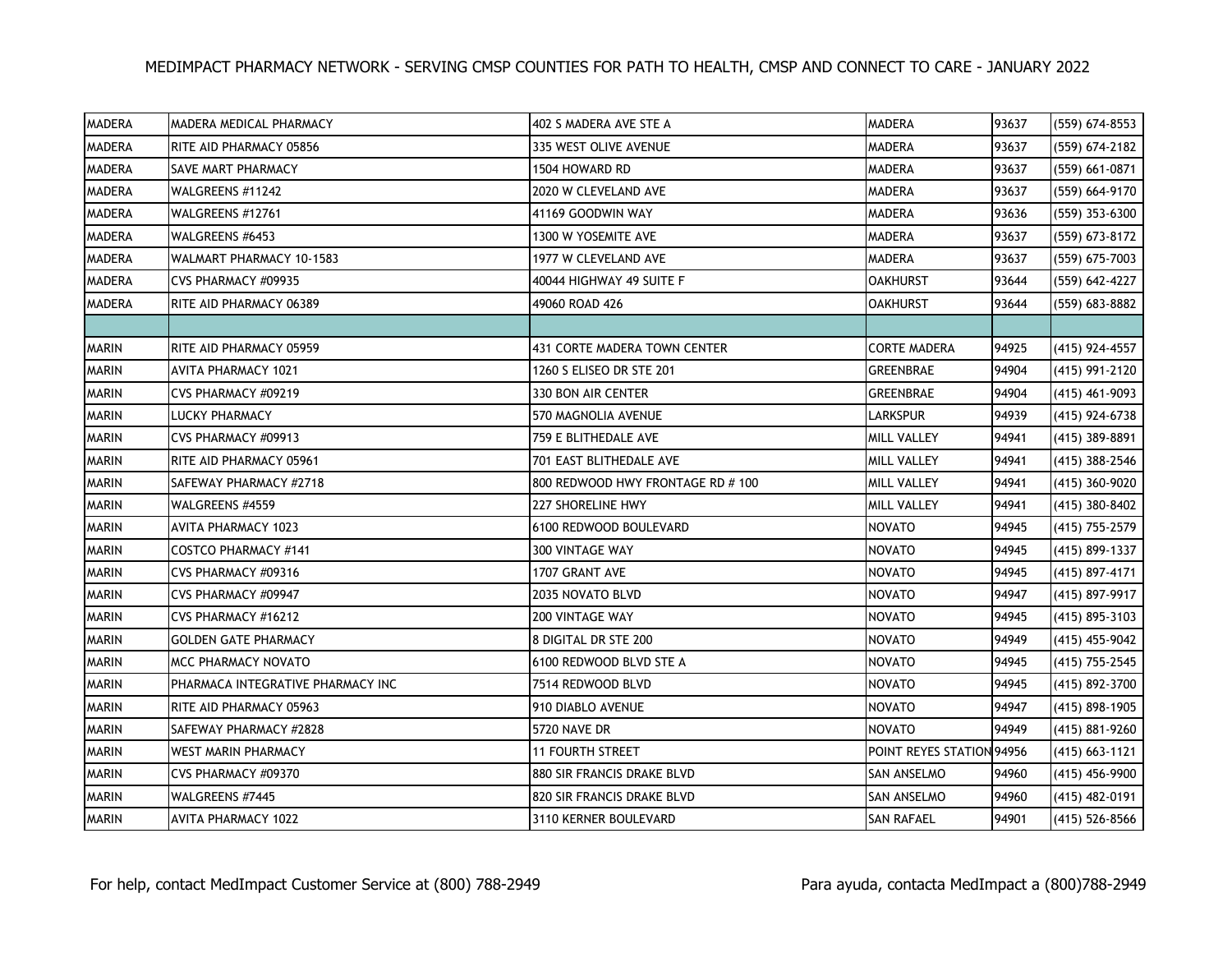| <b>MARIN</b>     | CVS PHARMACY #04952            | 909 GRAND AVE                 | <b>SAN RAFAEL</b> | 94901 | $(415)$ 258-1649 |
|------------------|--------------------------------|-------------------------------|-------------------|-------|------------------|
| <b>MARIN</b>     | CVS PHARMACY #09529            | 442 LAS GALLINAS AVE          | <b>SAN RAFAEL</b> | 94903 | (415) 479-9171   |
| <b>MARIN</b>     | CVS PHARMACY #17629            | 125 SHORELINE PKWY            | SAN RAFAEL        | 94901 | (415) 299-6113   |
| <b>MARIN</b>     | <b>MARIN MEDICAL PHARMACY</b>  | 750 LAS GALLINAS AVE          | <b>SAN RAFAEL</b> | 94903 | (415) 479-1930   |
| <b>MARIN</b>     | <b>MCC PHARMACY</b>            | 3110 KERNER BLVD STE A        | <b>SAN RAFAEL</b> | 94901 | (415) 755-2514   |
| <b>MARIN</b>     | RITE AID PHARMACY 05957        | 471 3RD STREET                | SAN RAFAEL        | 94901 | (415) 454-7744   |
| <b>MARIN</b>     | RITE AID PHARMACY 05958        | 1500 NORTHGATE MALL           | <b>SAN RAFAEL</b> | 94903 | (415) 492-0888   |
| <b>MARIN</b>     | SAFEWAY PHARMACY #0932         | <b>350 NORTHGATE ONE</b>      | <b>SAN RAFAEL</b> | 94903 | (415) 472-8221   |
| <b>MARIN</b>     | WALGREENS #13584               | <b>155 NORTHGATE ONE</b>      | SAN RAFAEL        | 94903 | (415) 479-2260   |
| <b>MARIN</b>     | WALGREENS #4625                | 830 3RD ST                    | SAN RAFAEL        | 94901 | (415) 455-9919   |
| <b>MARIN</b>     | CVS PHARMACY #09962            | 150 DONAHUE ST                | SAUSALITO         | 94965 | (415) 339-0169   |
| <b>MARIN</b>     | CVS PHARMACY #17694            | <b>180 DONAHUE ST</b>         | SAUSALITO         | 94965 | (415) 289-0534   |
| <b>MARIN</b>     | CVS PHARMACY #01483            | 1599 TIBURON BLVD             | TIBURON           | 94920 | (415) 435-3843   |
|                  |                                |                               |                   |       |                  |
| <b>MARIPOSA</b>  | PIONEER MARKET PHARMACY        | 5034 COAKLEY CIRCLE           | <b>MARIPOSA</b>   | 95338 | (209) 742-5550   |
| <b>MARIPOSA</b>  | <b>RITE AID PHARMACY 6443</b>  | 4994 JOE HOWARD STREET        | MARIPOSA          | 95338 | (209) 742-7600   |
|                  |                                |                               |                   |       |                  |
| <b>MENDOCINO</b> | ICVS PHARMACY #03932           | 150 S MAIN ST                 | <b>FORT BRAGG</b> | 95437 | (707) 961-0464   |
| <b>MENDOCINO</b> | <b>RITE AID PHARMACY 06028</b> | 490 SOUTH MAIN STREET         | FORT BRAGG        | 95437 | (707) 964-1848   |
| <b>MENDOCINO</b> | SAFEWAY PHARMACY #0978         |                               |                   |       |                  |
|                  |                                | 660 S MAIN ST                 | <b>FORT BRAGG</b> | 95437 | (707) 964-4058   |
| <b>MENDOCINO</b> | <b>BRANSCOMB PHARMACY CORP</b> | 51 BRANSCOMB RD               | LAYTONVILLE       | 95454 | (707) 984-8370   |
| <b>MENDOCINO</b> | MENDOCINO VILLAGE PHARMACY     | 10501 LANSING ST              | <b>MENDOCINO</b>  | 95460 | (707) 937-4800   |
| <b>MENDOCINO</b> | <b>ARENA PHARMACY</b>          | 235 MAIN ST                   | POINT ARENA       | 95468 | (707) 882-3025   |
| <b>MENDOCINO</b> | ICVS PHARMACY #09822           | 155 ORCHARD PLAZA CENTER      | <b>UKIAH</b>      | 95482 | (707) 462-9751   |
| MENDOCINO        | <b>IMYERS MEDICAL PHARMACY</b> | 260 HOSPITAL DR               | UKIAH             | 95482 | (707) 468-1866   |
| <b>MENDOCINO</b> | <b>RITE AID PHARMACY 06033</b> | <b>680 SOUTH STATE STREET</b> | <b>UKIAH</b>      | 95482 | (707) 462-6850   |
| <b>MENDOCINO</b> | SAFEWAY PHARMACY #1583         | 653 S STATE ST                | <b>UKIAH</b>      | 95482 | (707) 467-2712   |
| <b>MENDOCINO</b> | WALGREENS #9525                | 308 E PERKINS ST              | UKIAH             | 95482 | (707) 462-1265   |
| <b>MENDOCINO</b> | WALMART PHARMACY 10-2052       | 1155 AIRPORT PARK BLVD        | <b>UKIAH</b>      | 95482 | (707) 468-0171   |
| <b>MENDOCINO</b> | RITE AID PHARMACY 06034        | 1730 SOUTH MAIN STREET        | <b>WILLITS</b>    | 95490 | (707) 459-0554   |
| <b>MENDOCINO</b> | SAFEWAY PHARMACY #0965         | 845 S MAIN ST                 | <b>WILLITS</b>    | 95490 | (707) 456-1790   |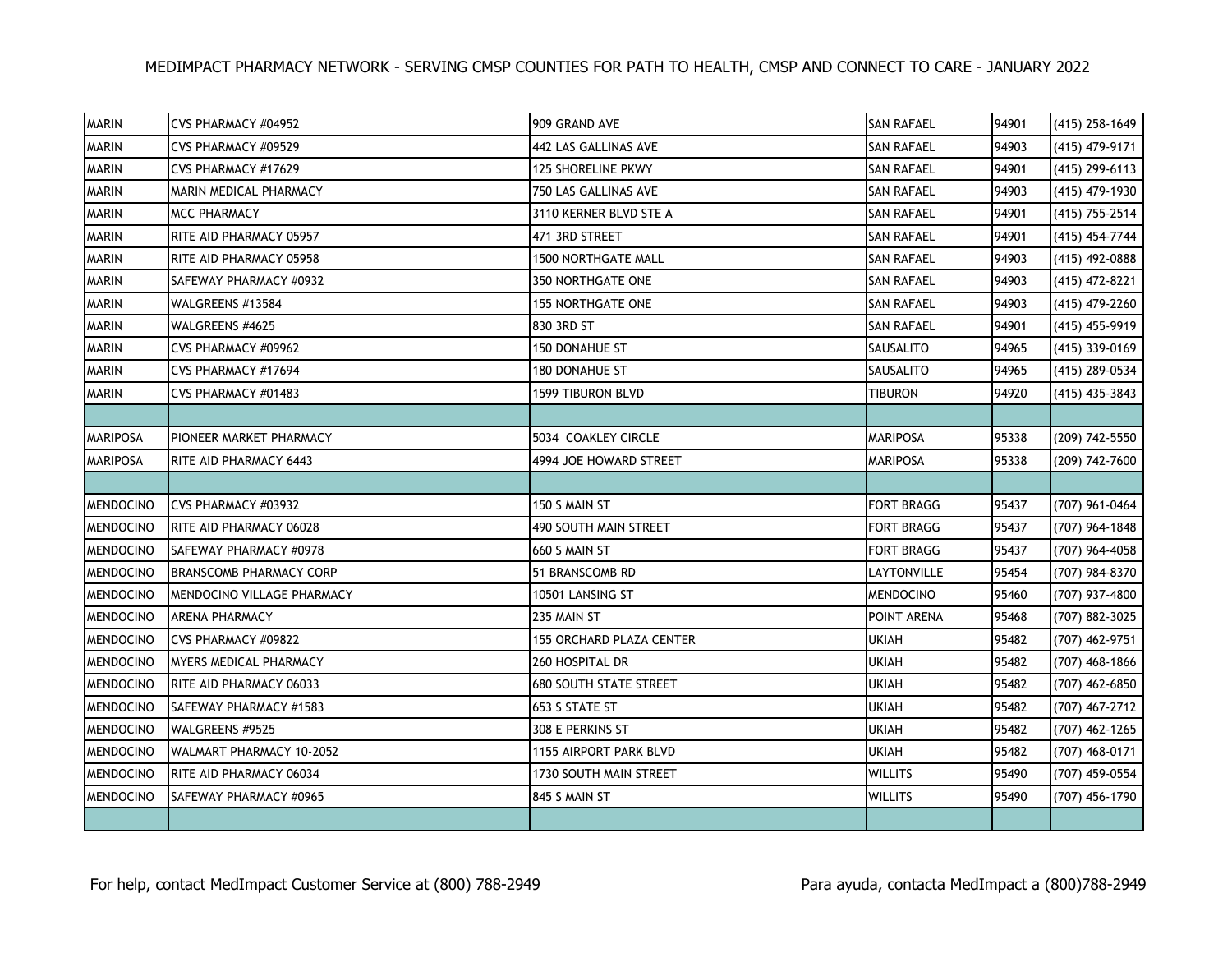| MONO          | RITE AID PHARMACY 05842                                               | 26 OLD MAMMOTH ROAD       | <b>MAMMOTH LAKES</b>   | 93546 | (760) 934-8561 |
|---------------|-----------------------------------------------------------------------|---------------------------|------------------------|-------|----------------|
| <b>MONO</b>   | VONS PHARMACY #2400                                                   | 481 OLD MAMMOTH RD        | <b>MAMMOTH LAKES</b>   | 93546 | (760) 934-4337 |
|               |                                                                       |                           |                        |       |                |
| <b>NAPA</b>   | SAFEWAY PHARMACY #1883                                                | 103 AMERICAN CANYON RD    | AMERICAN CANYON        | 94503 | (707) 649-5160 |
| <b>NAPA</b>   | WALGREENS #11365                                                      | 210 AMERICAN CANYON RD    | <b>AMERICAN CANYON</b> | 94503 | (707) 557-0103 |
| <b>NAPA</b>   | WALMART PHARMACY 10-1651                                              | <b>7011 MAIN ST</b>       | AMERICAN CANYON        | 94503 | (707) 557-4195 |
| <b>NAPA</b>   | SILVERADO PHARMACY                                                    | 1473 LINCOLN AVE STE D    | CALISTOGA              | 94515 | (707) 942-5115 |
| <b>NAPA</b>   | <b>CLINIC OLE PHARMACY</b>                                            | 1141 PEAR TREE LN STE 250 | <b>NAPA</b>            | 94558 | (707) 603-1333 |
| <b>NAPA</b>   | CVS PHARMACY #01804                                                   | 675 TRANCAS ST            | <b>NAPA</b>            | 94558 | (707) 252-2844 |
| <b>NAPA</b>   | CVS PHARMACY #07141                                                   | 291 S. COOMBS ST          | <b>NAPA</b>            | 94559 | (707) 252-0101 |
| <b>NAPA</b>   | CVS PHARMACY #09214                                                   | 1558 TRANCAS ST           | <b>NAPA</b>            | 94558 | (707) 253-7918 |
| <b>NAPA</b>   | <b>FAMILY DRUG</b>                                                    | 1805 OLD SONOMA RD        | <b>NAPA</b>            | 94559 | (707) 224-7807 |
| <b>NAPA</b>   | LUCKY PHARMACY                                                        | 1312 TRANCAS STREET       | <b>NAPA</b>            | 94558 | (707) 255-7400 |
| <b>NAPA</b>   | LUCKY PHARMACY                                                        | 2355 CALIFORNIA BLVD      | <b>NAPA</b>            | 94559 | (707) 253-1643 |
| <b>NAPA</b>   | OLE HEALTH                                                            | <b>300 HARTLE COURT</b>   | <b>NAPA</b>            | 94559 | (707) 603-8921 |
| <b>NAPA</b>   | PHARMACA INTEGRATIVE PHARMACY INC                                     | 4020 BEL AIRE PLZ         | <b>NAPA</b>            | 94558 | (707) 253-0975 |
| <b>NAPA</b>   | RITE AID PHARMACY 05928                                               | 1208 WEST IMOLA AVENUE    | <b>NAPA</b>            | 94559 | (707) 255-4218 |
| <b>NAPA</b>   | SAFEWAY PHARMACY #2449                                                | 3375 JEFFERSON ST         | <b>NAPA</b>            | 94558 | (707) 225-3040 |
| <b>NAPA</b>   | WALGREENS #11822                                                      | 1685 TRANCAS ST           | <b>NAPA</b>            | 94558 | (707) 257-1154 |
| <b>NAPA</b>   | WALMART PHARMACY 10-2925                                              | <b>681 LINCOLN AVE</b>    | <b>NAPA</b>            | 94558 | (707) 224-7120 |
| <b>NAPA</b>   | SMITHS ST HELENA PHARMACY                                             | 1390 RAILROAD AVE         | SAINT HELENA           | 94574 | (707) 963-2794 |
| <b>NAPA</b>   | <b>VASCONI DRUGS</b>                                                  | 1381 MAIN ST              | SAINT HELENA           | 94574 | (707) 963-1444 |
| <b>NAPA</b>   | DEER PARK PHARMACY                                                    | <b>6 WOODLAND RD</b>      | <b>ST HELENA</b>       | 94574 | (707) 963-5209 |
|               |                                                                       |                           |                        |       |                |
| <b>NEVADA</b> | CHAPA-DE INDIAN HEALTH PROGRAM PHARMACY-GRASS VALLEY   1350 E MAIN ST |                           | <b>GRASS VALLEY</b>    | 95945 | (530) 477-5968 |
| <b>NEVADA</b> | CVS PHARMACY #09155                                                   | 1005 SUTTON WAY           | <b>GRASS VALLEY</b>    | 95945 | (530) 272-8881 |
| <b>NEVADA</b> | DOKIMOS EAST MAIN PHARMACY                                            | 640 E MAIN ST             | <b>GRASS VALLEY</b>    | 95945 | (530) 274-0100 |
| <b>NEVADA</b> | KMART PHARMACY #9746                                                  | <b>111 W MCKNIGHT WAY</b> | <b>GRASS VALLEY</b>    | 95949 | (530) 272-2697 |
| <b>NEVADA</b> | RITE AID PHARMACY 06089                                               | 720 SUTTON WAY            | <b>GRASS VALLEY</b>    | 95945 | (530) 273-7399 |
| <b>NEVADA</b> | SAVE MART PHARMACY                                                    | 12054 NEVADA CITY HWY     | <b>GRASS VALLEY</b>    | 95945 | (530) 477-6857 |
| <b>NEVADA</b> | WALGREENS #10881                                                      | 880 SUTTON WAY            | <b>GRASS VALLEY</b>    | 95945 | (530) 271-1021 |
| NEVADA        | WESTERN SIERRA PHARMACY                                               | 844 OLD TUNNEL RD         | <b>GRASS VALLEY</b>    | 95945 | (530) 273-0182 |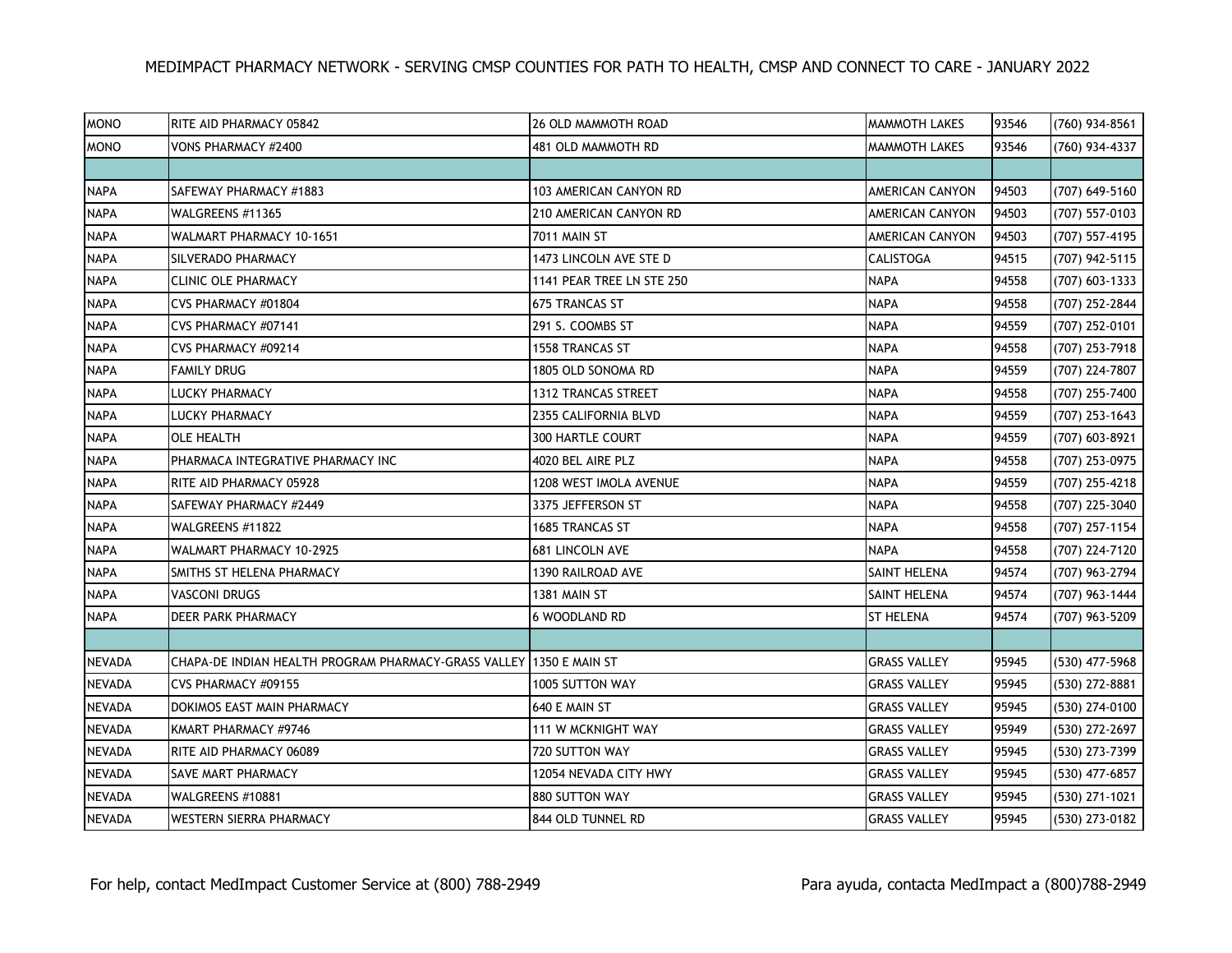| NEVADA            | DOKIMOS NEVADA CITY PHARMACY   | 737 ZION ST                  | NEVADA CITY       | 95959 | (530) 470-8854   |
|-------------------|--------------------------------|------------------------------|-------------------|-------|------------------|
| <b>NEVADA</b>     | CVS PHARMACY #09174            | 11411 DEERFIELD DR           | <b>TRUCKEE</b>    | 96161 | (530) 587-5775   |
| <b>NEVADA</b>     | RITE AID PHARMACY 06108        | 11230 DONNER PASS ROAD       | <b>TRUCKEE</b>    | 96161 | (530) 587-5296   |
| <b>NEVADA</b>     | SAFEWAY PHARMACY #1266         | 11290 DONNER PASS RD         | <b>TRUCKEE</b>    | 96161 | (530) 582-7952   |
| <b>NEVADA</b>     | TAHOE FOREST PHARMACY          | 10956 DONNER PASS RD STE 101 | <b>TRUCKEE</b>    | 96161 | (530) 587-7607   |
|                   |                                |                              |                   |       |                  |
| <b>PLUMAS</b>     | LASSEN DRUG CO.                | 271 MAIN ST., STE A, #827    | <b>CHESTER</b>    | 96020 | (530) 258-2261   |
| PLUMAS            | VILLAGE DRUG CO.               | 225 MAIN ST                  | <b>GREENVILLE</b> | 95947 | (530) 284-6618   |
| PLUMAS            | PORTOLA VILLAGE PHARMACY       | <b>157 COMMERCIAL ST</b>     | <b>PORTOLA</b>    | 96122 | (530) 832-4218   |
| <b>PLUMAS</b>     | QUINCY PHARMACY                | 411 MAIN ST                  | QUINCY            | 95971 | (530) 283-4545   |
| <b>PLUMAS</b>     | RITE AID PHARMACY 06093        | <b>40 EAST MAIN STREET</b>   | QUINCY            | 95971 | (530) 283-1809   |
|                   |                                |                              |                   |       |                  |
| <b>SAN BENITO</b> | <b>CVS PHARMACY #</b>          | 1790 AIRLINE HWY             | <b>HOLLISTER</b>  | 95023 | (831) 638-4824   |
| <b>SAN BENITO</b> | <b>LUCKY PHARMACY</b>          | <b>291 MCCRAY STREET</b>     | HOLLISTER         | 95023 | (831) 634-1887   |
| <b>SAN BENITO</b> | <b>NOB HILL PHARMACY #605</b>  | 1700 AIRLINE HIGHWAY         | <b>HOLLISTER</b>  | 95023 | (831) 637-7423   |
| <b>SAN BENITO</b> | <b>RITE AID PHARMACY 05971</b> | 1701 AIRLINE HIGHWAY         | HOLLISTER         | 95023 | (831) 636-1692   |
| <b>SAN BENITO</b> | SAFEWAY PHARMACY #1757         | 591 TRES PINOS RD            | HOLLISTER         | 95023 | (831) 638-3247   |
| <b>SAN BENITO</b> | WALGREENS #15433               | 600 TRES PINOS RD            | HOLLISTER         | 95023 | (831) 638-1024   |
|                   |                                |                              |                   |       |                  |
| <b>SHASTA</b>     | CVS PHARMACY #11342            | 2975 EAST ST                 | <b>ANDERSON</b>   | 96007 | (530) 744-6024   |
| <b>SHASTA</b>     | <b>FERRYS PHARMACY INC</b>     | 2940 EAST ST                 | ANDERSON          | 96007 | (530) 365-3388   |
| <b>SHASTA</b>     | RITE AID PHARMACY 06100        | 3095 MCMURRAY DRIVE          | ANDERSON          | 96007 | (530) 365-5753   |
| <b>SHASTA</b>     | SAFEWAY PHARMACY #0273         | 2601 BALLS FERRY RD          | <b>ANDERSON</b>   | 96007 | $(530)$ 365-1010 |
| <b>SHASTA</b>     | WALMART PHARMACY 10-5133       | 5000 RHONDA RD               | ANDERSON          | 96007 | (530) 378-1680   |
| <b>SHASTA</b>     | RITE AID PHARMACY 06101        | 37435 MAIN STREET            | <b>BURNEY</b>     | 96013 | (530) 335-4860   |
| <b>SHASTA</b>     | SAFEWAY PHARMACY #4178         | 37264 MAIN ST                | <b>BURNEY</b>     | 96013 | (530) 335-4101   |
| <b>SHASTA</b>     | RITE AID PHARMACY 06714        | 9340 DESCHUTES RD            | PALO CEDRO        | 96073 | (530) 547-4403   |
| <b>SHASTA</b>     | CVS PHARMACY #03911            | 1060 E CYPRESS AVE           | REDDING           | 96002 | (530) 221-5575   |
| <b>SHASTA</b>     | CVS PHARMACY #09979            | 3375 PLACER ST               | REDDING           | 96001 | (530) 241-7328   |
| <b>SHASTA</b>     | CVS PHARMACY #11341            | 2025 COURT ST                | <b>REDDING</b>    | 96001 | (530) 999-6072   |
| <b>SHASTA</b>     | CVS PHARMACY #11344            | 1035 PLACER ST               | REDDING           | 96001 | (530) 999-6073   |
| <b>SHASTA</b>     | CVS PHARMACY #11345            | 317 LAKE BLVD STE B          | <b>REDDING</b>    | 96003 | (530) 999-6099   |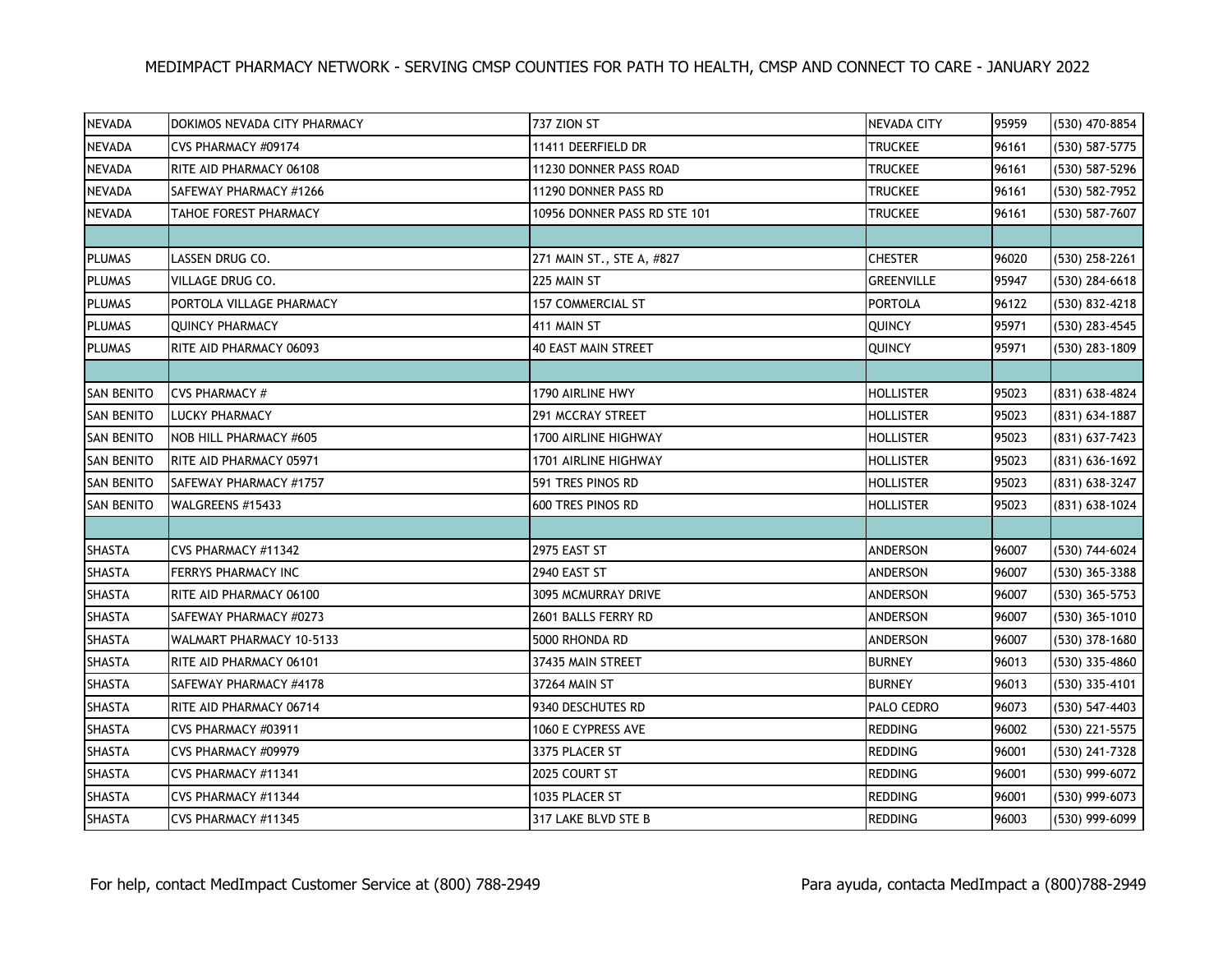| <b>SHASTA</b>   | CVS PHARMACY #16161                  | 1280 DANA DR              | <b>REDDING</b>      | 96003 | (530) 224-1437 |
|-----------------|--------------------------------------|---------------------------|---------------------|-------|----------------|
| <b>SHASTA</b>   | OWENS COMPOUNDING #8                 | 2025 COURT ST             | <b>REDDING</b>      | 96001 | (530) 244-8669 |
| <b>SHASTA</b>   | OWENS INFUSION #9                    | 2025 COURT ST             | <b>REDDING</b>      | 96001 | (530) 225-8898 |
| SHASTA          | <b>OWENS PHARMACY #2</b>             | 2880 CHURN CREEK RD STE A | <b>REDDING</b>      | 96002 | (530) 226-5530 |
| <b>SHASTA</b>   | RALEY'S PHARMACY #248                | 201 LAKE BLVD UNIT B      | <b>REDDING</b>      | 96003 | (530) 246-3511 |
| <b>SHASTA</b>   | REDDING RANCHERIA INDIAN HEALTH SVCS | 1441 LIBERTY ST           | <b>REDDING</b>      | 96001 | (530) 226-1749 |
| SHASTA          | RITE AID PHARMACY 06095              | 6424 WESTSIDE ROAD        | <b>REDDING</b>      | 96001 | (530) 243-3616 |
| <b>SHASTA</b>   | RITE AID PHARMACY 06097              | 1801 EUREKA WAY           | <b>REDDING</b>      | 96001 | (530) 243-5500 |
| <b>SHASTA</b>   | RITE AID PHARMACY 06099              | 975 EAST CYPRESS AVENUE   | <b>REDDING</b>      | 96002 | (530) 223-3995 |
| <b>SHASTA</b>   | SAFEWAY PHARMACY #1826               | 1070 E CYPRESS AVE        | <b>REDDING</b>      | 96002 | (530) 222-8274 |
| <b>SHASTA</b>   | SAFEWAY PHARMACY #1954               | 2275 PINE ST              | <b>REDDING</b>      | 96001 | (530) 247-3040 |
| <b>SHASTA</b>   | <b>SHOPKO PHARMACY</b>               | 55 LAKE BLVD              | <b>REDDING</b>      | 96003 | (530) 241-0713 |
| <b>SHASTA</b>   | WALGREENS #4243                      | 980 E CYPRESS AVE         | <b>REDDING</b>      | 96002 | (530) 221-5028 |
| <b>SHASTA</b>   | WALGREENS #5699                      | 115 LAKE BLVD EAST        | <b>REDDING</b>      | 96003 | (530) 229-1519 |
| <b>SHASTA</b>   | WALGREENS #5781                      | 1775 EUREKA WAY           | <b>REDDING</b>      | 96001 | (530) 241-3294 |
| <b>SHASTA</b>   | WALMART PHARMACY 10-2537             | 1515 DANA DR              | <b>REDDING</b>      | 96003 | (530) 221-3166 |
|                 |                                      |                           |                     |       |                |
| <b>SHASTA</b>   | <b>RITE AID PHARMACY 06480</b>       | 5350 SHASTA DAM BOULEVARD | <b>SHASTA LAKE</b>  | 96019 | (530) 275-1532 |
|                 |                                      |                           |                     |       |                |
| <b>SISKIYOU</b> | CVS PHARMACY #11346                  | 101 W LAKE ST             | MOUNT SHASTA        | 96067 | (530) 568-6112 |
| SISKIYOU        | RITE AID PHARMACY 06103              | 310 WEST LAKE STREET      | <b>MOUNT SHASTA</b> | 96067 | (530) 926-3826 |
| <b>SISKIYOU</b> | <b>OWENS PHARMACY #25</b>            | 582 MAIN ST               | <b>WEED</b>         | 96094 | (530) 938-4135 |
| SISKIYOU        | RITE AID PHARMACY 06104              | 807 SOUTH MAIN STREET     | YREKA               | 96097 | (530) 842-5596 |
| SISKIYOU        | WALMART PHARMACY 10-1630             | 1906 FORT JONES RD        | <b>YREKA</b>        | 96097 | (530) 842-9060 |
|                 |                                      |                           |                     |       |                |
| SOLANO          | CVS PHARMACY #09761                  | 2100 COLUMBUS PKWY        | <b>BENICIA</b>      | 94510 | (707) 747-3453 |
| <b>SOLANO</b>   | RALEY'S PHARMACY #343                | 890 SOUTHAMPTON ROAD      | <b>BENICIA</b>      | 94510 | (707) 746-5565 |
| <b>SOLANO</b>   | RITE AID PHARMACY 05910              | <b>60 SOLANO SQUARE</b>   | <b>BENICIA</b>      | 94510 | (707) 746-0229 |
| <b>SOLANO</b>   | CVS PHARMACY #09950                  | 1057 N FIRST ST           | <b>DIXON</b>        | 95620 | (707) 678-4412 |
| SOLANO          | SAFEWAY PHARMACY #1258               | 1235 STRATFORD AVE        | <b>DIXON</b>        | 95620 | (707) 678-7402 |
| <b>SOLANO</b>   | WALMART PHARMACY 10-5139             | 235 E DORSET DR           | <b>DIXON</b>        | 95620 | (707) 693-6514 |
| SOLANO          | CENTRAL PHARMACY #003                | 480 CHADBOURNE RD STE 101 | <b>FAIRFIELD</b>    | 94534 | (707) 862-7300 |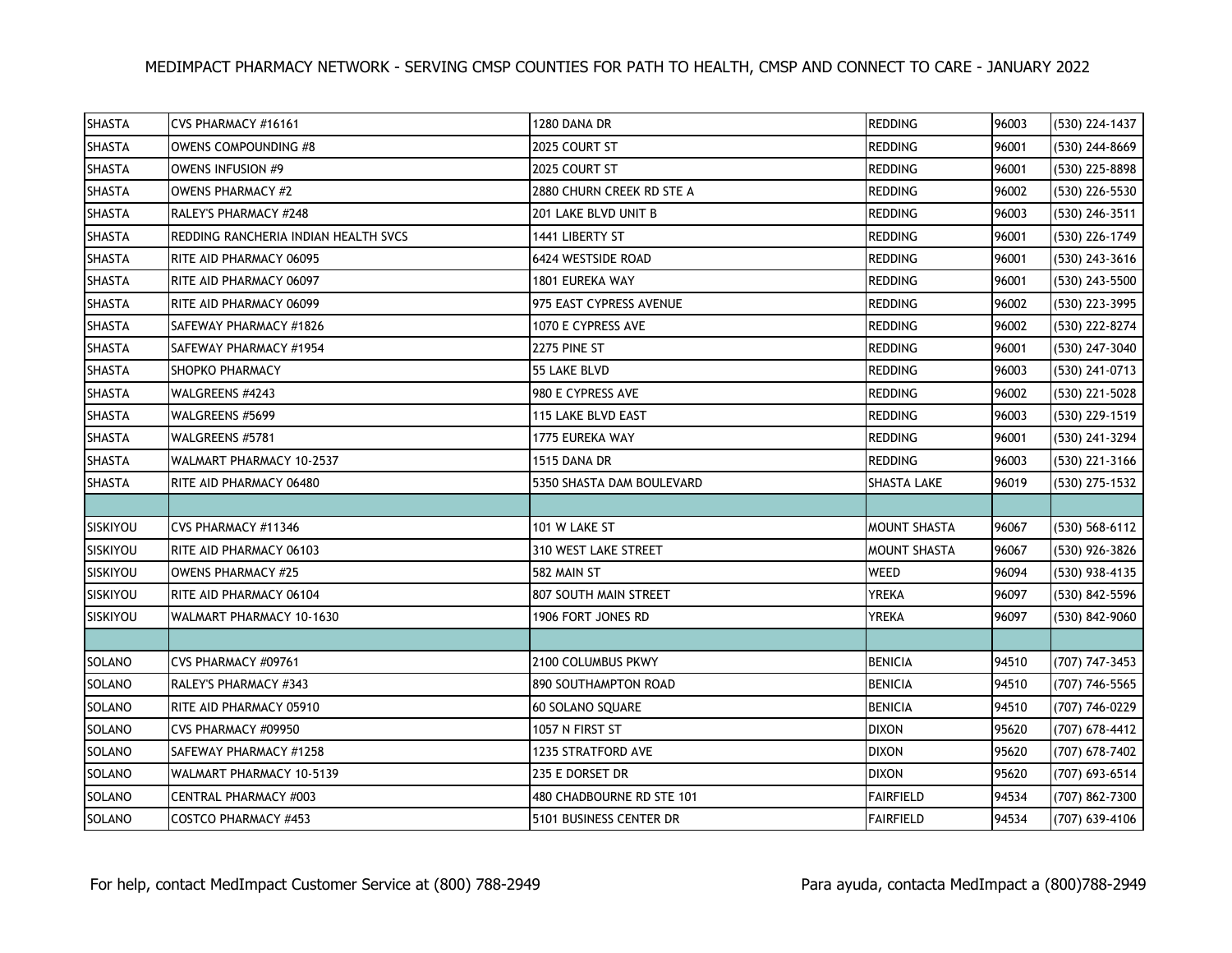| <b>SOLANO</b> | CVS PHARMACY #03075            | 5059 BUSINESS CENTER DR    | <b>FAIRFIELD</b>   | 94534 | (707) 863-0722 |
|---------------|--------------------------------|----------------------------|--------------------|-------|----------------|
| SOLANO        | CVS PHARMACY #09371            | 300 TRAVIS BLVD            | <b>FAIRFIELD</b>   | 94533 | (707) 422-3460 |
| SOLANO        | CVS PHARMACY #09712            | 3340 N TEXAS ST            | <b>FAIRFIELD</b>   | 94533 | (707) 423-9463 |
| <b>SOLANO</b> | CVS PHARMACY #16199            | 2059 CADENASSO DR          | FAIRFIELD          | 94533 | (707) 759-0005 |
| <b>SOLANO</b> | <b>GATEWAY PHARMACY</b>        | 1330 GATEWAY BLVD SUIT B2  | <b>FAIRFIELD</b>   | 94533 | (707) 422-0500 |
| SOLANO        | SAFEWAY PHARMACY #1127         | 2401 WATERMAN BLVD         | <b>FAIRFIELD</b>   | 94534 | (707) 427-5642 |
| SOLANO        | WALGREENS #15432               | 2590 N TEXAS ST            | FAIRFIELD          | 94533 | (707) 399-9329 |
| <b>SOLANO</b> | WALGREENS #1940                | 1955 W TEXAS ST            | <b>FAIRFIELD</b>   | 94533 | (707) 428-0496 |
| SOLANO        | WALMART PHARMACY 10-2048       | 2701 N TEXAS ST            | <b>FAIRFIELD</b>   | 94533 | (707) 428-4795 |
| SOLANO        | <b>DELTA PHARMACY</b>          | 407 N MAIN ST              | RIO VISTA          | 94571 | (707) 374-5135 |
| SOLANO        | RALEY'S PHARMACY #330          | 270 SUNSET AVENUE          | <b>SUISUN CITY</b> | 94585 | (707) 426-1274 |
| SOLANO        | <b>RITE AID PHARMACY 05941</b> | 135 SUNSET AVENUE          | <b>SUISUN CITY</b> | 94585 | (707) 426-4242 |
| SOLANO        | WALMART PHARMACY 10-3708       | 350 WALTERS RD             | SUISUN CITY        | 94585 | (707) 639-4982 |
| <b>SOLANO</b> | CVS PHARMACY #09819            | 191 DEPOT ST               | VACAVILLE          | 95688 | (707) 446-2401 |
| SOLANO        | CVS PHARMACY #09917            | 625 ELMIRA RD              | VACAVILLE          | 95687 | (707) 451-0285 |
| SOLANO        | CVS PHARMACY #16274            | 3000 HARBISON DR           | VACAVILLE          | 95687 | (707) 452-8119 |
| <b>SOLANO</b> | <b>LUCKY PHARMACY</b>          | 1979 PEABODY RD            | VACAVILLE          | 95687 | (707) 452-0145 |
| SOLANO        | LUCKY PHARMACY                 | 777 E MONTE VISTA AVE      | VACAVILLE          | 95688 | (707) 448-8420 |
| SOLANO        | SAFEWAY PHARMACY #1109         | 2090 HARBISON DR           | VACAVILLE          | 95687 | (707) 452-7279 |
| SOLANO        | SAMS PHARMACY 10-6433          | 1500 HELEN POWER DR        | VACAVILLE          | 95687 | (707) 449-3638 |
| SOLANO        | WALGREENS #2644                | 2010 ALAMO DRIVE           | VACAVILLE          | 95687 | (707) 451-8304 |
| SOLANO        | WALMART PHARMACY 10-1704       | 1501 HELEN POWER DR        | VACAVILLE          | 95687 | (707) 451-1397 |
| SOLANO        | WALMART PHARMACY 10-5007       | 2050 NUT TREE RD           | VACAVILLE          | 95687 | (707) 359-3261 |
| SOLANO        | WALMART PHARMACY 10-5608       | 941 ALAMO DR               | VACAVILLE          | 95687 | (707) 359-3183 |
| SOLANO        | <b>COSTCO PHARMACY #132</b>    | 198 PLAZA DR               | VALLEJO            | 94591 | (707) 553-6402 |
| SOLANO        | CVS PHARMACY #09832            | 3678 SONOMA BLVD           | VALLEJO            | 94590 | (707) 552-8844 |
| SOLANO        | CVS PHARMACY #09927            | 1193 ADMIRAL CALLAGHAN LN  | VALLEJO            | 94591 | (707) 552-0496 |
| SOLANO        | RITE AID PHARMACY 05945        | 2021 SOLANO AVENUE         | VALLEJO            | 94590 | (707) 552-1476 |
| <b>SOLANO</b> | SAFEWAY PHARMACY #0989         | 774 ADMIRAL CALLAGHAN LANE | VALLEJO            | 94591 | (707) 554-8060 |
| SOLANO        | SAFEWAY PHARMACY #1631         | 122 ROBLES WAY             | VALLEJO            | 94591 | (707) 554-6908 |
| SOLANO        | SOLANO HEMATOLOGY ONCOLOGY INC | 100 HOSPITAL DR            | VALLEJO            | 94589 | (707) 551-3300 |
| <b>SOLANO</b> | WALGREENS #2575                | 2647 SPRINGS ROAD          | VALLEJO            | 94591 | (707) 557-5974 |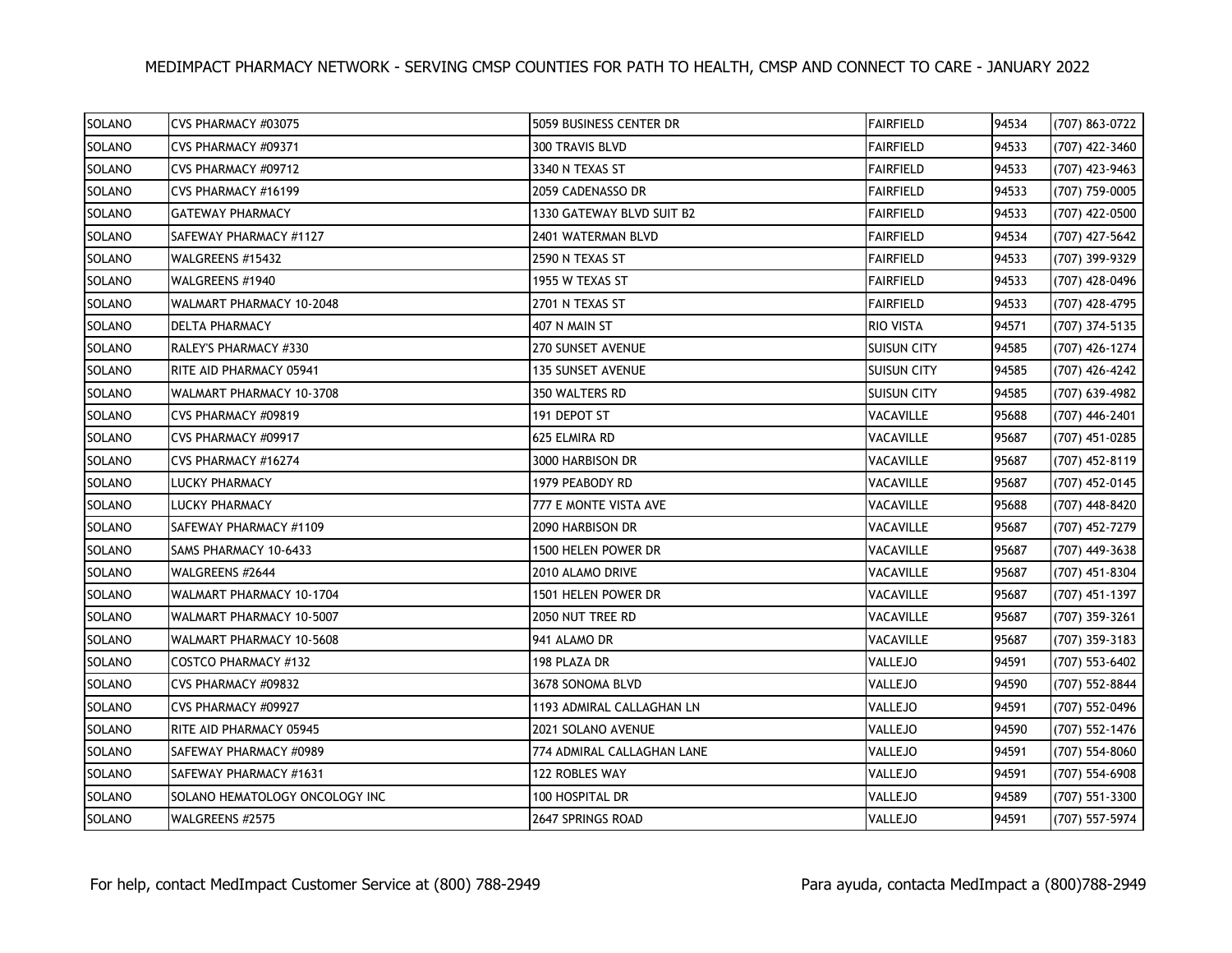| <b>SOLANO</b> | WALGREENS #3171            | 1050 REDWOOD STREET           | VALLEJO             | 94590 | (707) 557-6948   |
|---------------|----------------------------|-------------------------------|---------------------|-------|------------------|
| SOLANO        | WALMART PHARMACY 10-5609   | 501 SERENO DR                 | VALLEJO             | 94590 | $(707)$ 653-1061 |
|               |                            |                               |                     |       |                  |
| SONOMA        | <b>CLOVERDALE PHARMACY</b> | 790 S CLOVERDALE BLVD         | <b>CLOVERDALE</b>   | 95425 | (707) 894-4414   |
| SONOMA        | CVS PHARMACY #00345        | 1111 S CLOVERDALE BLVD        | CLOVERDALE          | 95425 | (707) 894-5206   |
| SONOMA        | WALGREENS #3084            | 7800 OLD REDWOOD HIGHWAY      | COTATI              | 94931 | (707) 795-6014   |
| SONOMA        | FORESTVILLE PHARMACY       | 6652 FRONT ST                 | <b>FORESTVILLE</b>  | 95436 | (707) 887-2260   |
| SONOMA        | <b>LARK DRUGS PHARMACY</b> | 16251 MAIN ST                 | <b>GUERNEVILLE</b>  | 95446 | (707) 869-9055   |
| SONOMA        | SAFEWAY PHARMACY #0950     | 16405 HWY 116                 | GUERNEVILLE         | 95446 | (707) 869-0613   |
| SONOMA        | AMC COMMUNITY PHARMACY     | 1381 UNIVERSITY ST STE A      | HEALDSBURG          | 95448 | (707) 385-2336   |
| SONOMA        | CVS PHARMACY #01173        | 455 CENTER ST                 | <b>HEALDSBURG</b>   | 95448 | (707) 433-3357   |
| <b>SONOMA</b> | RITE AID PHARMACY 06029    | 525 HEALDSBURG AVENUE         | HEALDSBURG          | 95448 | (707) 431-1119   |
| SONOMA        | SAFEWAY PHARMACY #0998     | <b>1115 VINE STREET</b>       | HEALDSBURG          | 95448 | (707) 431-0128   |
| SONOMA        | CVS PHARMACY #09163        | 291 N MCDOWELL BLVD           | PETALUMA            | 94954 | (707) 778-8666   |
| SONOMA        | CVS PHARMACY #09480        | 365 E WASHINGTON ST           | PETALUMA            | 94952 | (707) 778-6722   |
| SONOMA        | CVS PHARMACY #17586        | 401 KENILWORTH DRIVE          | PETALUMA            | 94952 | (707) 775-6323   |
| SONOMA        | <b>LUCKY PHARMACY</b>      | 939 LAKEVILLE HIGHWAY         | <b>PETALUMA</b>     | 94952 | (707) 762-1036   |
| SONOMA        | <b>PHC PHARMACY</b>        | 1179 N MCDOWELL BLVD          | PETALUMA            | 94954 | (707) 559-7612   |
| SONOMA        | SAFEWAY PHARMACY #3011     | 389 S MCDOWELL BLVD           | PETALUMA            | 94954 | (707) 766-9477   |
| SONOMA        | CVS PHARMACY #09928        | <b>6378 COMMERCE BLVD</b>     | <b>ROHNERT PARK</b> | 94928 | (707) 586-3494   |
| SONOMA        | CVS PHARMACY #16293        | 475 ROHNERT PARK EXPY W       | ROHNERT PARK        | 94928 | (707) 585-2420   |
| <b>SONOMA</b> | RALEY'S PHARMACY #337      | <b>100 RALEYS TOWN CENTER</b> | ROHNERT PARK        | 94928 | (707) 585-3444   |
| SONOMA        | SAFEWAY PHARMACY #0918     | <b>6340 COMMERCE BLVD</b>     | ROHNERT PARK        | 94928 | (707) 585-5980   |
| SONOMA        | WALMART PHARMACY 10-1755   | 4625 REDWOOD DR               | ROHNERT PARK        | 94928 | (707) 586-3612   |
| SONOMA        | WALMART PHARMACY 10-2468   | 901 GOLF COURSE DR            | <b>ROHNERT PARK</b> | 94928 | (707) 540-9312   |
| SONOMA        | <b>COSTCO PHARMACY #41</b> | 1900 SANTA ROSA AVE           | SANTA ROSA          | 95407 | (707) 578-1711   |
| SONOMA        | CREEKSIDE PHARMACY         | 95 MONTGOMERY DR              | SANTA ROSA          | 95404 | (707) 525-1130   |
| SONOMA        | CVS PHARMACY #09393        | 2075 MENDOCINO AVE            | SANTA ROSA          | 95401 | (707) 542-4182   |
| SONOMA        | CVS PHARMACY #09656        | 2771 FOURTH ST                | SANTA ROSA          | 95405 | (707) 528-3311   |
| SONOMA        | CVS PHARMACY #09946        | 463 STONY POINT RD            | <b>SANTA ROSA</b>   | 95401 | (707) 526-7523   |
| SONOMA        | CVS PHARMACY #09948        | 2700 YULUPA AVE               | <b>SANTA ROSA</b>   | 95405 | (707) 545-7500   |
| SONOMA        | CVS PHARMACY #16356        | 1980 SANTA ROSA AVE           | SANTA ROSA          | 95407 | (707) 575-0982   |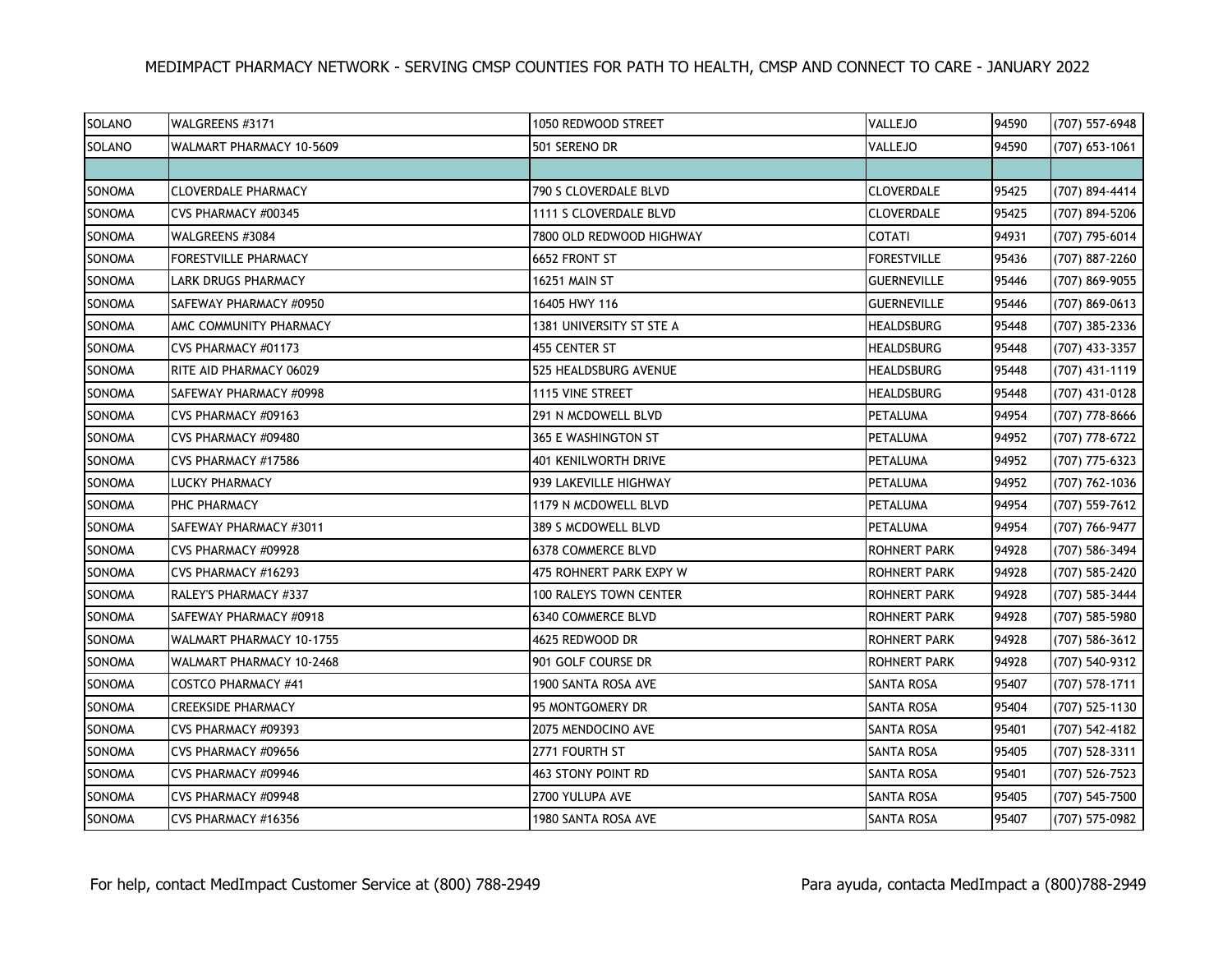| SONOMA | <b>CVS PHARMACY #17646</b>                                              | 950 CODDINGTOWN CENTER    | <b>SANTA ROSA</b> | 95401 | (707) 596-5588   |
|--------|-------------------------------------------------------------------------|---------------------------|-------------------|-------|------------------|
| SONOMA | <b>DOLLAR DRUG</b>                                                      | 1055 W COLLEGE AVE        | SANTA ROSA        | 95401 | $(707)$ 575-1313 |
| SONOMA | DUTTON COMMUNITY PHARMACY                                               | 1300 NORTH DUTTON AVENUE  | SANTA ROSA        | 95401 | (707) 236-6880   |
| SONOMA | LOMBARDI ROSA PHARMACY                                                  | 751 LOMBARDI CT           | SANTA ROSA        | 95407 | (707) 583-8770   |
| SONOMA | <b>LUCKY PHARMACY</b>                                                   | 915 MONTGOMERY VILLAGE CT | <b>SANTA ROSA</b> | 95405 | (707) 542-3214   |
| SONOMA | OMNICARE OF SANTA ROSA                                                  | 879 SECOND ST             | SANTA ROSA        | 95404 | (888) 888-3135   |
| SONOMA | RALEY'S PHARMACY #313                                                   | 1407 FULTON ROAD          | SANTA ROSA        | 95403 | (707) 546-4313   |
| SONOMA | RITE AID PHARMACY 04212                                                 | 955 STONY POINT ROAD      | <b>SANTA ROSA</b> | 95407 | (707) 526-3015   |
| SONOMA | RITE AID PHARMACY 06021                                                 | 1793 MARLOW ROAD          | SANTA ROSA        | 95401 | (707) 544-8875   |
| SONOMA | RITE AID PHARMACY 06023                                                 | 1551 FARMERS LANE         | SANTA ROSA        | 95405 | (707) 544-4050   |
| SONOMA | SAFEWAY PHARMACY #0713                                                  | 100 CALISTOGA RD          | SANTA ROSA        | 95409 | (707) 539-2129   |
| SONOMA | SAFEWAY PHARMACY #0956                                                  | 1799 MARLOW RD            | SANTA ROSA        | 95401 | (707) 528-3730   |
| SONOMA | SAFEWAY PHARMACY #1576                                                  | 2300 MENDOCINO            | SANTA ROSA        | 95403 | (707) 569-3111   |
| SONOMA | SONOMA COUNTY INDIAN HEALTH PROJECT PHARMACY INCORPO 144 STONY POINT RD |                           | SANTA ROSA        | 95401 | (707) 521-4585   |
| SONOMA | TUTTLE'S HOEN PHARMACY                                                  | 4731 HOEN AVE             | SANTA ROSA        | 95405 | (707) 528-4511   |
| SONOMA | TUTTLE'S PHARMACIES INC                                                 | 1220 SONOMA AVE           | SANTA ROSA        | 95405 | (707) 546-9090   |
| SONOMA | <b>VISTA CLINIC PHARMACY</b>                                            | 3569A ROUND BARN CIR      | <b>SANTA ROSA</b> | 95403 | (707) 236-6880   |
| SONOMA | WALGREENS #3297                                                         | 3093 MARLOW ROAD          | <b>SANTA ROSA</b> | 95403 | (707) 569-8504   |
| SONOMA | WALGREENS #6722                                                         | 4610 SONOMA HWY           | SANTA ROSA        | 95409 | (707) 538-9275   |
| SONOMA | CVS PHARMACY #09872                                                     | 6877 SEBASTOPOL AVE       | <b>SEBASTOPOL</b> | 95472 | (707) 823-7209   |
| SONOMA | RITE AID PHARMACY 06031                                                 | 218 NORTH MAIN STREET     | <b>SEBASTOPOL</b> | 95472 | (707) 829-3007   |
| SONOMA | SAFEWAY PHARMACY #0933                                                  | 406 N MAIN ST             | <b>SEBASTOPOL</b> | 95472 | (707) 823-1037   |
| SONOMA | SEBASTOPOL FAMILY PHARMACY, INC.                                        | 652 PETALUMA AVE STE I1   | <b>SEBASTOPOL</b> | 95472 | (707) 824-1876   |
| SONOMA | CVS PHARMACY #09152                                                     | 201 W NAPA ST SUITE 29    | SONOMA            | 95476 | (707) 938-4734   |
| SONOMA | PHARMACA INTEGRATIVE PHARMACY INC                                       | 303 W NAPA ST             | SONOMA            | 95476 | (707) 938-1144   |
| SONOMA | RITE AID PHARMACY 06032                                                 | 19205 SONOMA HIGHWAY      | SONOMA            | 95476 | (707) 938-0281   |
| SONOMA | SAFEWAY PHARMACY #0911                                                  | 477 W NAPA ST             | SONOMA            | 95476 | (707) 996-3697   |
| SONOMA | CVS PHARMACY #09931                                                     | 9030 BROOKS RD SOUTH      | WINDSOR           | 95492 | (707) 837-8868   |
| SONOMA | RALEY'S PHARMACY #341                                                   | 8858 LAKEWOOD DRIVE       | <b>WINDSOR</b>    | 95492 | (707) 838-4319   |
| SONOMA | SAFEWAY PHARMACY #1434                                                  | 9080 BROOKS RD S          | <b>WINDSOR</b>    | 95492 | (707) 837-2002   |
| SONOMA | WALMART PHARMACY 10-2553                                                | 6650 HEMBREE LN           | WINDSOR           | 95492 | (707) 836-7300   |
|        |                                                                         |                           |                   |       |                  |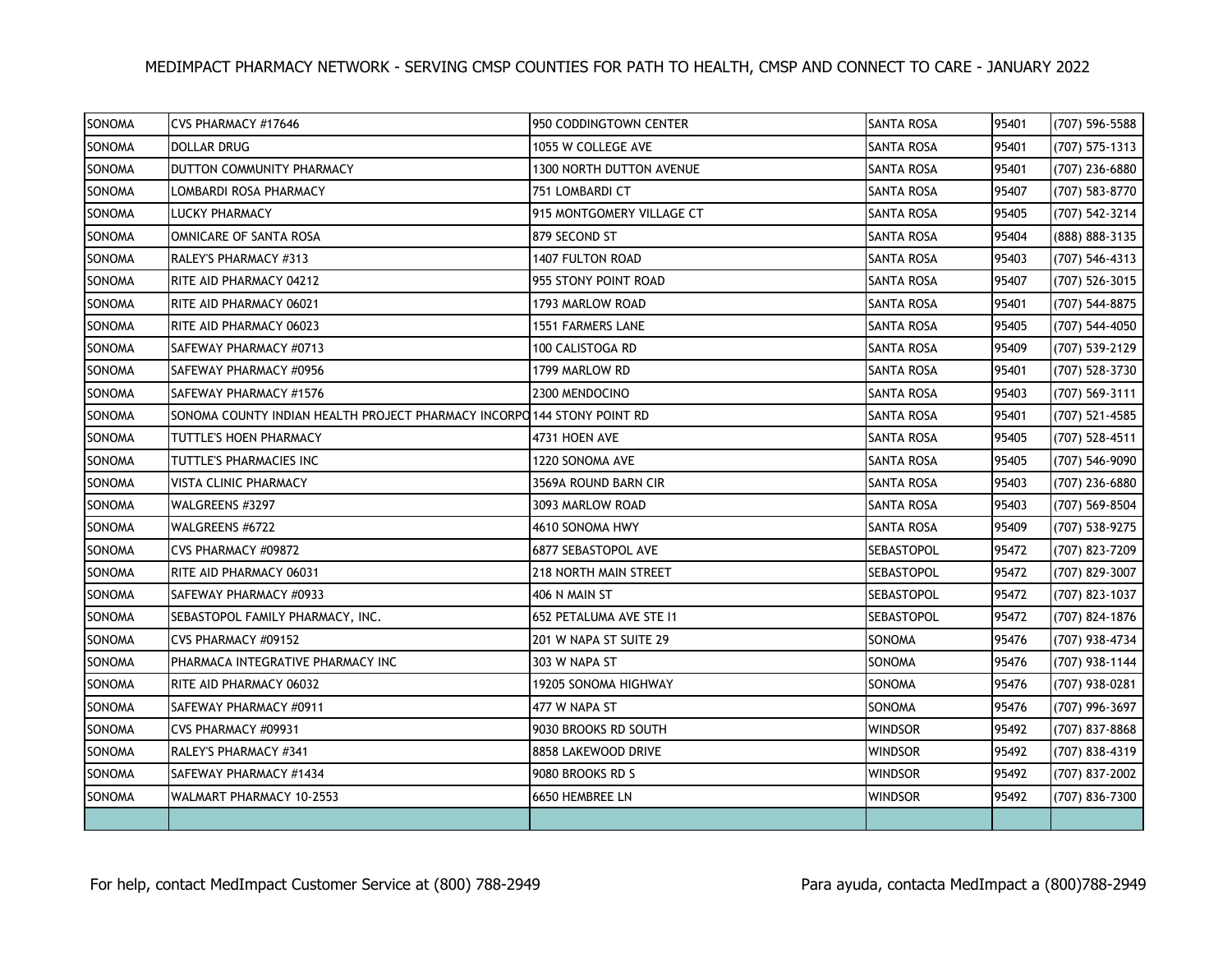| <b>SUTTER</b>  | LIVE OAK PHARMACY             | 9970 LIVE OAK BLVD      | LIVE OAK           | 95953 | (530) 695-5100   |
|----------------|-------------------------------|-------------------------|--------------------|-------|------------------|
| <b>SUTTER</b>  | <b>BEL AIR PHARMACY #521</b>  | 1286 STABLER LANE       | YUBA CITY          | 95993 | (530) 755-9917   |
| <b>SUTTER</b>  | CVS PHARMACY #09932           | 1274 STABLER LN         | YUBA CITY          | 95993 | (530) 671-5753   |
| <b>SUTTER</b>  | CVS PHARMACY #16109           | 1153 BUTTE HOUSE RD     | YUBA CITY          | 95991 | (530) 671-1828   |
| <b>SUTTER</b>  | <b>FRANKLIN PHARMACY</b>      | 1619 FRANKLIN RD BLDG A | YUBA CITY          | 95993 | (530) 674-3277   |
| <b>SUTTER</b>  | <b>MARIO'S PHARMACY</b>       | 1215 PLUMAS ST STE 1201 | YUBA CITY          | 95991 | (530) 443-2055   |
| <b>SUTTER</b>  | RE COMMUNITY PHARMACY         | 1000 SUTTER ST.         | YUBA CITY          | 95991 | (530) 216-4047   |
| <b>SUTTER</b>  | RITE AID PHARMACY 06342       | 1590 BUTTE HOUSE ROAD   | YUBA CITY          | 95993 | (530) 755-3846   |
| <b>SUTTER</b>  | <b>RIVERSIDE PHARMACY</b>     | 866 PLUMAS STREET       | YUBA CITY          | 95991 | (530) 751-1889   |
| <b>SUTTER</b>  | SAFESAVE PHARMACY             | 737 COLUSA AVE          | YUBA CITY          | 95991 | (530) 674-3550   |
| <b>SUTTER</b>  | SAMS PHARMACY 10-6405         | 900 N WALTON AVE        | YUBA CITY          | 95993 | (530) 674-0983   |
| <b>SUTTER</b>  | <b>SUTTER PHARMACY</b>        | 470 PLUMAS BLVD         | YUBA CITY          | 95991 | (530) 821-5110   |
| <b>SUTTER</b>  | SUTTER PHARMACY SOLUTIONS     | 470 PLUMAS BLVD STE 104 | YUBA CITY          | 95991 | (530) 821-5115   |
| <b>SUTTER</b>  | WALGREENS #12259              | 1640 LINCOLN RD         | YUBA CITY          | 95993 | (530) 674-3894   |
| <b>SUTTER</b>  | WALGREENS #7433               | 1781 COLUSA HWY         | YUBA CITY          | 95993 | (530) 671-5301   |
| <b>SUTTER</b>  | WALGREENS #993                | 855 COLUSA AVE          | YUBA CITY          | 95991 | (530) 674-5133   |
| <b>SUTTER</b>  | WALMART PHARMACY 10-1903      | 1150 HARTER RD          | YUBA CITY          | 95993 | (530) 751-2701   |
|                |                               |                         |                    |       |                  |
| <b>TEHAMA</b>  | RITE AID PHARMACY 06188       | <b>640 EDITH AVENUE</b> | <b>CORNING</b>     | 96021 | (530) 824-5086   |
| <b>TEHAMA</b>  | TIN RX 801 OLD TIME DRUGS     | 1322 SOLANO ST          | <b>CORNING</b>     | 96021 | (530) 824-0800   |
| <b>TEHAMA</b>  | <b>WEST-END PHARMACY</b>      | 965 HIGHWAY 99W         | <b>CORNING</b>     | 96021 | (530) 824-4901   |
| <b>TEHAMA</b>  | COTTONWOOD DRUGS              | 20635 GAS POINT ROAD    | COTTONWOOD         | 96022 | (530) 347-3721   |
| <b>TEHAMA</b>  | LATIMERS PHARMACY TIN RX #802 | 7885 STATE HIGHWAY 99E  | <b>LOS MOLINOS</b> | 96055 | (530) 384-2330   |
| <b>TEHAMA</b>  | CVS PHARMACY #03937           | 455 S MAIN ST           | <b>RED BLUFF</b>   | 96080 | (530) 529-5530   |
| <b>TEHAMA</b>  | <b>ELMORE PHARMACY</b>        | 401 WALNUT ST           | <b>RED BLUFF</b>   | 96080 | (530) 527-4636   |
| <b>TEHAMA</b>  | <b>OWENS PHARMACY #14</b>     | 1050 S MAIN ST          | <b>RED BLUFF</b>   | 96080 | (530) 528-7690   |
| <b>TEHAMA</b>  | <b>OWENS PHARMACY #5</b>      | 434 WALNUT ST           | <b>RED BLUFF</b>   | 96080 | (530) 527-4275   |
| <b>TEHAMA</b>  | WALGREENS #7653               | <b>1145 S MAIN ST</b>   | <b>RED BLUFF</b>   | 96080 | (530) 528-0478   |
| <b>TEHAMA</b>  | WALMART PHARMACY 10-1608      | 608 LUTHER RD           | <b>RED BLUFF</b>   | 96080 | (530) 529-4390   |
|                |                               |                         |                    |       |                  |
| <b>TRINITY</b> | CVS PHARMACY #09973           | 1595 MAIN ST            | <b>WEAVERVILLE</b> | 96093 | $(530)$ 623-5555 |
| <b>TRINITY</b> | OWENS PHARMACY #18            | 50 NUGGET LANE, STE.C   | <b>WEAVERVILLE</b> | 96093 | (530) 623-1632   |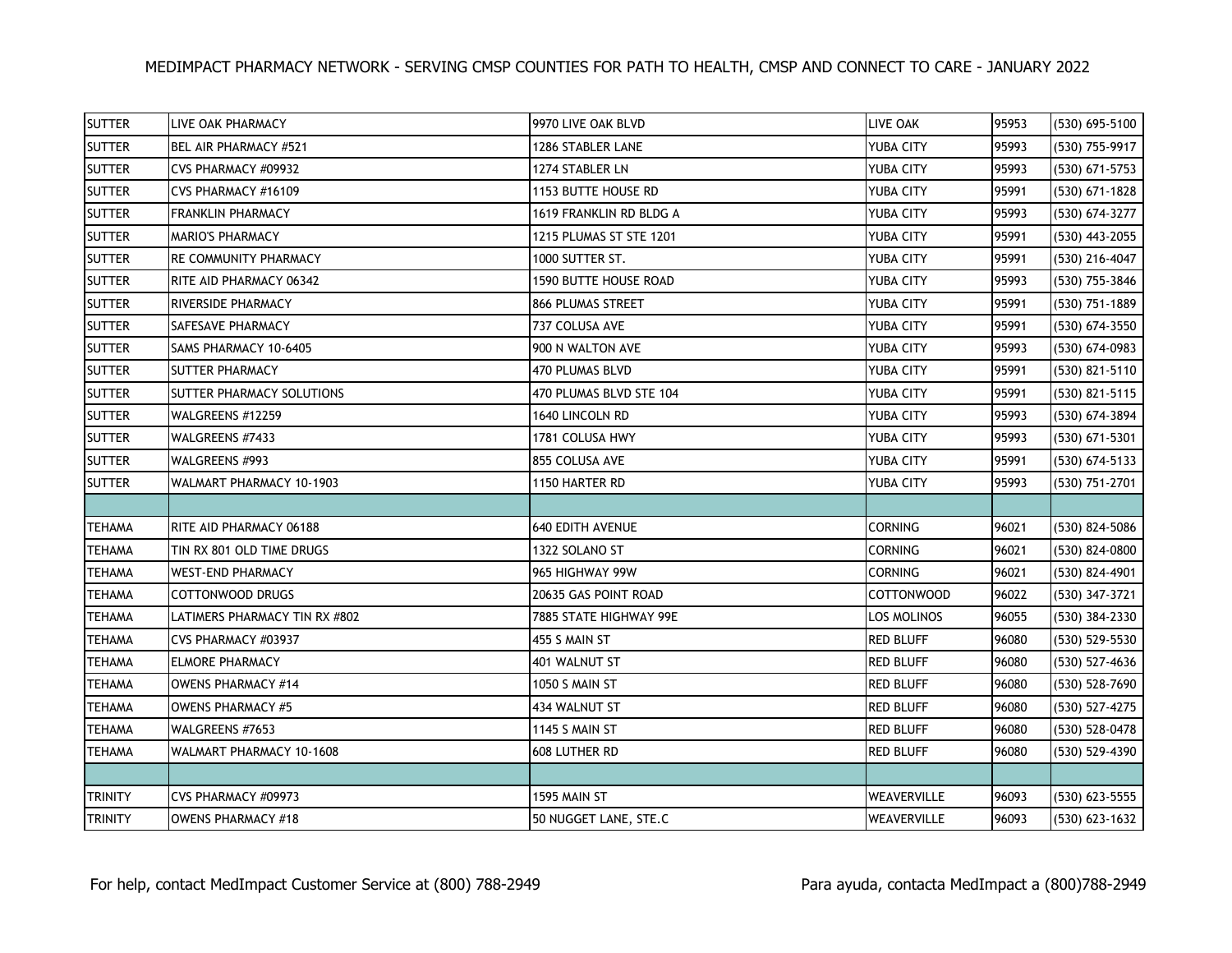| <b>TUOLUMNE</b> | <b>GROVELAND PHARMACY</b>                     | 18638 MAIN ST                      | <b>GROVELAND</b>       | 95321 | (209) 962-5211 |
|-----------------|-----------------------------------------------|------------------------------------|------------------------|-------|----------------|
| <b>TUOLUMNE</b> | ADVENTIST HEALTH SONORA - STOCKTON ST.        | 220 W. STOCKTON ST.                | SONORA                 | 95370 | (209) 536-3800 |
| <b>TUOLUMNE</b> | CVS PHARMACY #09208                           | 13763 MONO WAY                     | SONORA                 | 95370 | (209) 532-6973 |
| <b>TUOLUMNE</b> | RITE AID PHARMACY 06016                       | 855 MONO WAY                       | SONORA                 | 95370 | (209) 588-0561 |
| <b>TUOLUMNE</b> | SAFEWAY PHARMACY #3127                        | 1291 SANGUINETTI RD                | SONORA                 | 95370 | (209) 533-7812 |
| TUOLUMNE        | <b>SAVE MART PHARMACY</b>                     | 1045 MONO WAY                      | <b>SONORA</b>          | 95370 | (209) 536-1118 |
| <b>TUOLUMNE</b> | WALMART PHARMACY 10-2030                      | 1101 SANGUINETTI RD                | <b>SONORA</b>          | 95370 | (209) 533-8273 |
| <b>TUOLUMNE</b> | TUOLUMNE ME-WUK INDIAN HEALTH CENTER PHARMACY | 18880 CHERRY VALLEY BLVD           | <b>TUOLUMNE</b>        | 95379 | (209) 928-5407 |
| <b>TUOLUMNE</b> | TWAIN HARTE PHARMACY                          | 18711 TIFFENI DR                   | TWAIN HARTE            | 95383 | (209) 586-3225 |
|                 |                                               |                                    |                        |       |                |
| <b>YOLO</b>     | CVS PHARMACY #09142                           | 1550 E. COVELL BLVD                | <b>DAVIS</b>           | 95616 | (530) 753-4004 |
| <b>YOLO</b>     | CVS PHARMACY #09282                           | 1471 W COVELL BLVD                 | <b>DAVIS</b>           | 95616 | (530) 757-1128 |
| <b>YOLO</b>     | CVS PHARMACY #17508                           | 4601 2ND ST                        | <b>DAVIS</b>           | 95618 | (530) 761-0127 |
| <b>YOLO</b>     | <b>RITE AID PHARMACY 06048</b>                | <b>655 RUSSELL BOULEVARD</b>       | <b>DAVIS</b>           | 95616 | (530) 756-3393 |
| <b>YOLO</b>     | RITE AID PHARMACY 06197                       | 2135 COWELL BOULEVARD              | <b>DAVIS</b>           | 95616 | (530) 753-9810 |
| <b>YOLO</b>     | <b>CAPITOL PHARMACY INC</b>                   | 1250 HARBOR BLVD. #600             | <b>WEST SACRAMENTO</b> | 95691 | (916) 617-4321 |
| <b>YOLO</b>     | <b>CVS PHARMACY #17342</b>                    | <b>2005 TOWN CENTER PLZ</b>        | <b>WEST SACRAMENTO</b> | 95691 | (916) 384-0978 |
| <b>YOLO</b>     | RITE AID PHARMACY 06065                       | 1260 WEST CAPITOL AVENUE           | <b>WEST SACRAMENTO</b> | 95691 | (916) 371-4890 |
| <b>YOLO</b>     | <b>SALUD CLINIC PHARMACY</b>                  | 500B JEFFERSON BOULEVARD SUITE 181 | <b>WEST SACRAMENTO</b> | 95605 | (916) 403-2988 |
| <b>YOLO</b>     | WALGREENS #4198                               | 1351 W CAPITOL AVE                 | <b>WEST SACRAMENTO</b> | 95691 | (916) 371-3801 |
| <b>YOLO</b>     | WALMART PHARMACY 10-3652                      | 755 RIVERPOINT CT                  | WEST SACRAMENTO        | 95605 | (916) 373-2213 |
| <b>YOLO</b>     | <b>EAGLE DRUG</b>                             | 101 MAIN ST                        | <b>WINTERS</b>         | 95694 | (530) 795-4123 |
| <b>YOLO</b>     | <b>YOLO PHARMACY</b>                          | 23 MAIN ST                         | <b>WINTERS</b>         | 95694 | (530) 402-1455 |
| <b>YOLO</b>     | COSTCO PHARMACY #1003                         | 2299 BRONZE STAR DR                | WOODLAND               | 95776 | (530) 406-2129 |
| <b>YOLO</b>     | CVS PHARMACY #09180                           | 7 W MAIN ST                        | <b>WOODLAND</b>        | 95695 | (530) 666-2448 |
| <b>YOLO</b>     | CVS PHARMACY #17468                           | 2185 BRONZE STAR DR                | <b>WOODLAND</b>        | 95776 | (530) 665-4149 |
| <b>YOLO</b>     | RALEY'S PHARMACY #206                         | 367 WEST MAIN STREET               | WOODLAND               | 95695 | (530) 666-1445 |
| <b>YOLO</b>     | RITE AID PHARMACY 06066                       | <b>295 WEST MAIN STREET</b>        | WOODLAND               | 95695 | (530) 662-1795 |
| <b>YOLO</b>     | WALGREENS #4107                               | 10 W MAIN ST                       | <b>WOODLAND</b>        | 95695 | (530) 668-8589 |
| <b>YOLO</b>     | WALMART PHARMACY 10-2190                      | 1720 E MAIN ST                     | WOODLAND               | 95776 | (530) 668-1457 |
| <b>YOLO</b>     | WALMART PHARMACY 10-4127                      | <b>215 CALIFORNIA ST</b>           | WOODLAND               | 95695 | (530) 665-4640 |